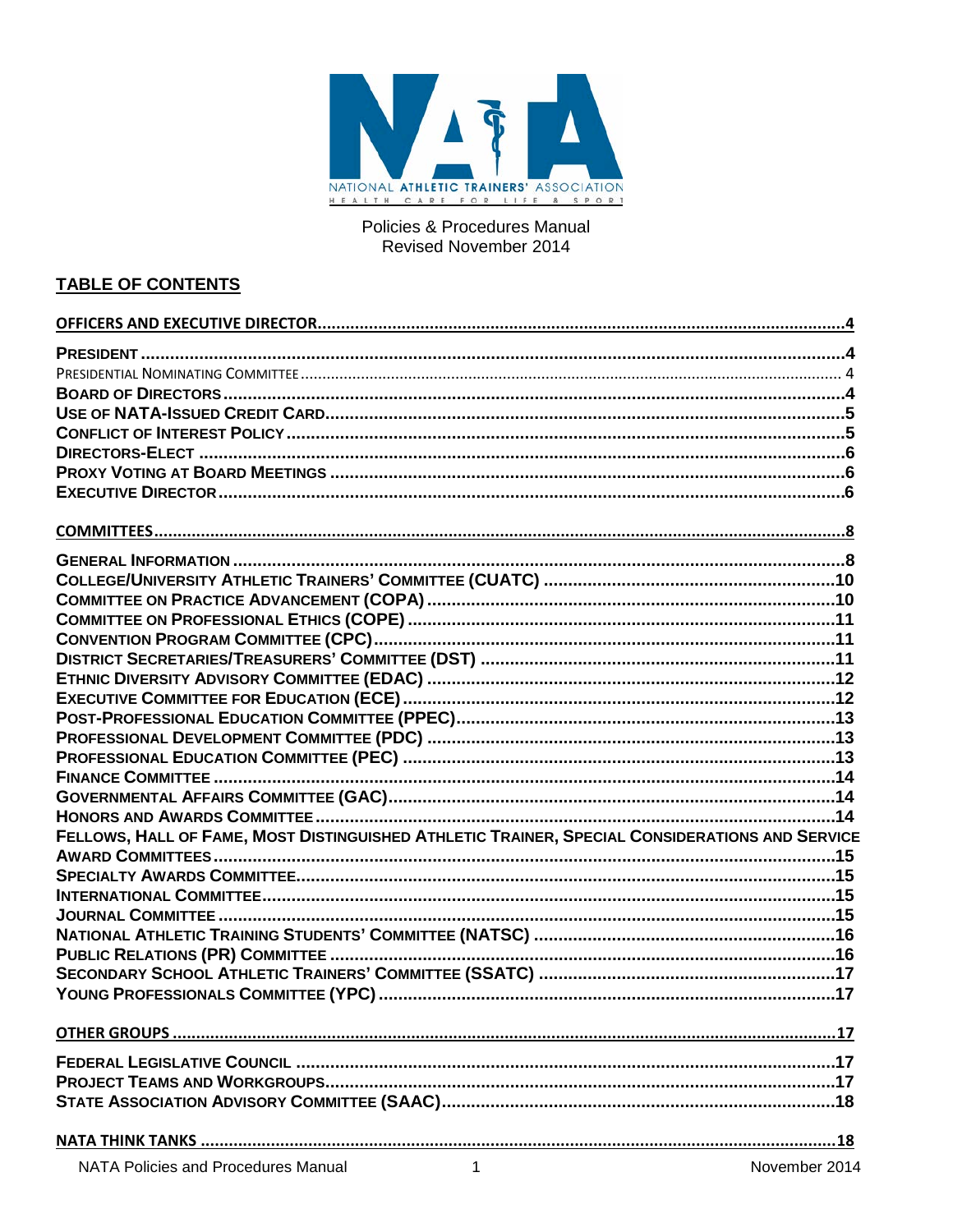| APPENDIX A: BOARD OF DIRECTORS DISCLOSURE STATEMENT AND INTELLECTUAL PROPERTY AGREEMENT  29 |               |
|---------------------------------------------------------------------------------------------|---------------|
|                                                                                             |               |
|                                                                                             |               |
|                                                                                             |               |
|                                                                                             |               |
|                                                                                             |               |
| $\overline{2}$<br>NATA Policies and Procedures Manual                                       | November 2014 |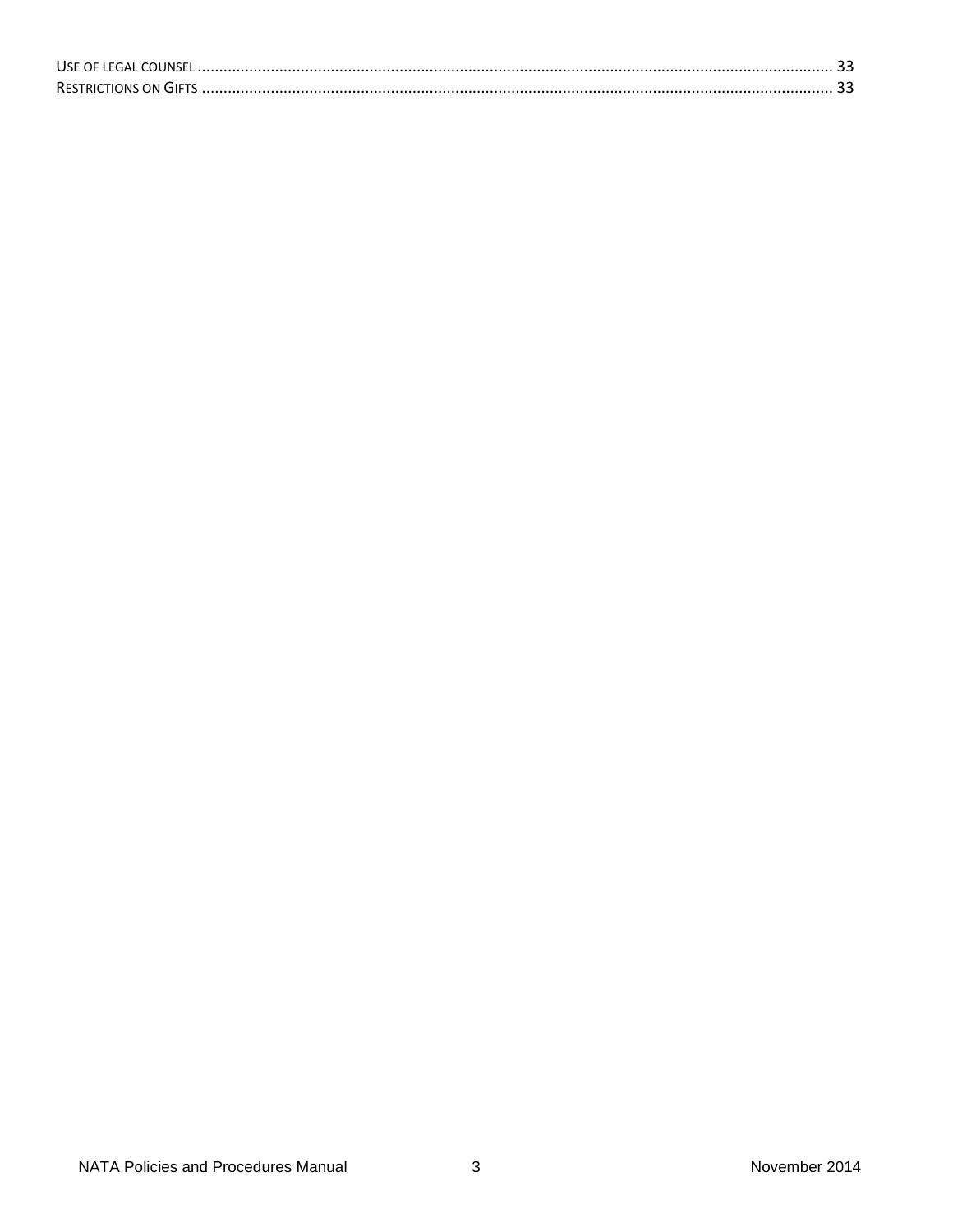# <span id="page-3-1"></span><span id="page-3-0"></span>**OFFICERS AND EXECUTIVE DIRECTOR**

# *President*

## <span id="page-3-2"></span>*Presidential Nominating Committee*

When it convenes at the convention, the Presidential Nominating Committee, comprised of all eligible presidential candidates not seeking nomination, selects two candidates to run on the presidential slate. Nominating committee members each cast a first and second place vote via written ballot. The sitting president serves as chair and submits a sealed ballot to be used only to break a tie if needed. In the event the sitting president is filling an unexpired term and is a candidate, the immediate past-president should chair the committee, lead the meeting and complete a sealed ballot to be used only in case of a tie.

The relevant district board will designate one of its certified members to replace an eligible nominating committee member who declares candidacy or is unable to attend the candidate presentations.

Presentations will be made in open session.

#### **Candidates**

Candidates will declare their intent to run for president in November. This will allow time for the candidates to interact with the membership and express their views through NATA and district communication channels.

#### **Selection**

The president is selected by the certified membership in a general election held in September prior to the conclusion of the sitting president's term in June.

#### Term of Office

The president of NATA shall serve a three year, non-renewable term. A vice president who advances to fill a partial term as president will be eligible to declare his/her candidacy in the next election and, if selected, serve one complete term.

#### **Duties**

The president

- 1. Fulfills responsibilities, enumerated in the Bylaws, Policies and Procedures Manual, Articles of Incorporation and other official NATA governance documents.
- 2. Chairs board meetings.
- 3. Serves as official spokesperson for the board of directors and the association.
- 4. Keeps the board of directors informed about association matters.

#### **Stipend**

A stipend approved by the board of directors shall be paid annually to the president, to the president's employer or to the person hired to compensate for work time missed due to responsibilities as NATA president.

## <span id="page-3-3"></span>*Board of Directors*

#### Selection

Board members are elected by the districts they represent.

### Term of Office

Each board member shall serve a two year term with one renewal option. Board members filling a partial term are eligible to serve two full terms.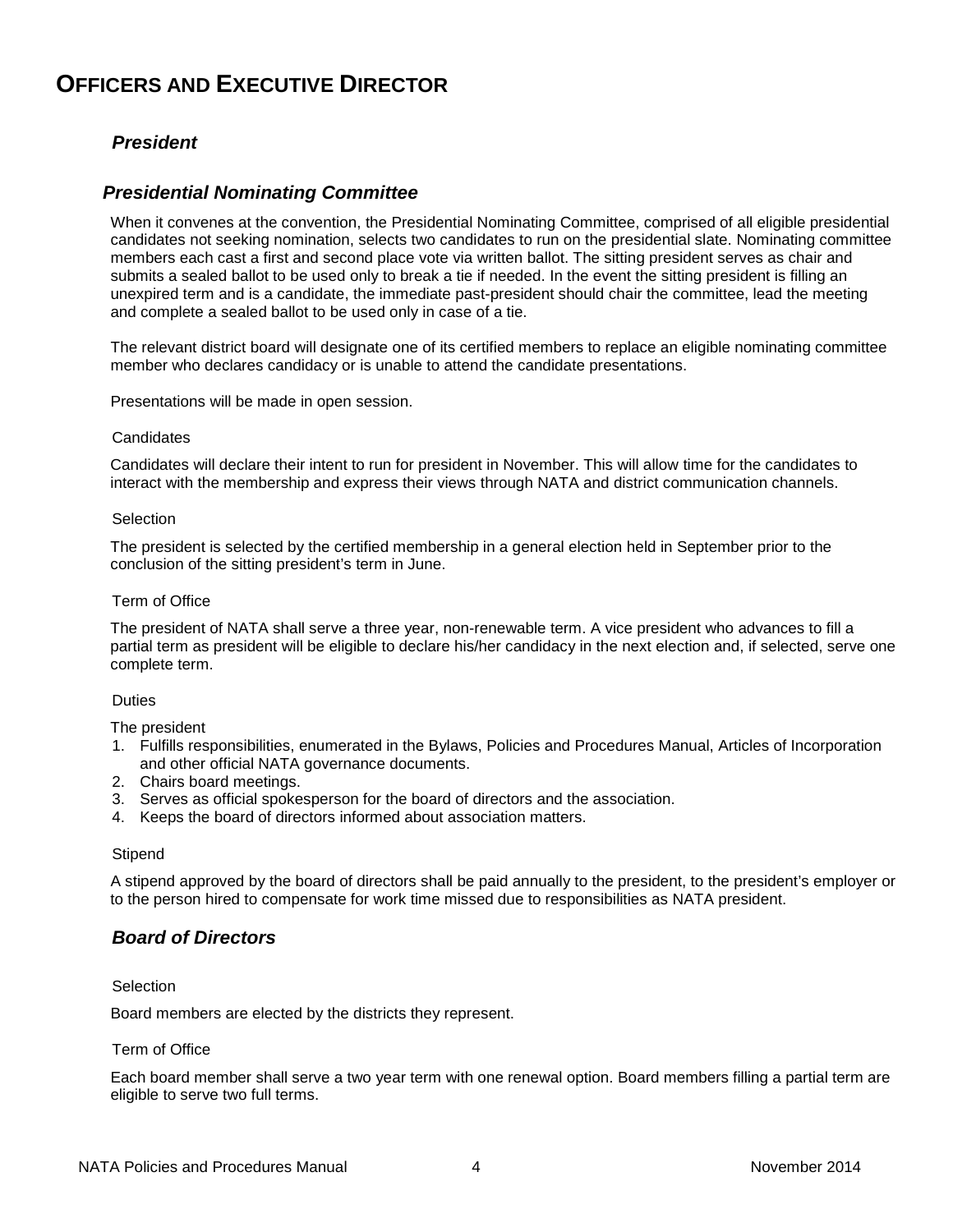## **Duties**

Board members

- 1. Serve in accordance with the Bylaws, Policies and Procedures Manual, Articles of Incorporation and other official NATA governance documents.
- 2. Set policy and direction for the association and evaluate progress towards NATA goals and objectives.
- 3. Attend and participate in board meetings.
	- a. A quorum, 6 of the 10 district directors, must be present to convene a board meeting.
	- b. Per the Articles of Incorporation, NATA's directors may vote outside of a meeting if the majority of the full board approves the specific proposal. This vote is usually taken by an electronic ballot (e-ballot) through e-mail or facsimile. Board members have 7 days to respond to a request. If no response is received, that director's vote is counted as a YES vote. If any director indicates s/he wants more discussion, the vote is tabled until the next board meeting. When an e-ballot is approved, it is put on the next board meeting's consent agenda for ratification, thereby providing a written record of the action in the board minutes.
- 4. Appoint the executive director.
- 5. Participate on the Presidential Nominating Committee.

## Board Liaisons to Committees

Each year, the president appoints every board member to serve as the liaison to several committees/groups. A board liaison is responsible for the following interactions with his/her assigned groups.

- 1. Communicate regularly with committee chair to stay up-to-date on committee projects and activities.
- 2. Contact the chair before each board meeting to become fully informed about relevant agenda items.
- 3. Present committee agenda items to the board.
- 4. Promptly notify the chair of pertinent board discussion or action.
- 5. Handle committee matters as they arise.
- 6. Recommend/approve appointments of committee members and approve renewals of committee members and chairs.
- <span id="page-4-0"></span>7. Provide input to the president about current or past committee members who are chair candidates.

# *Use of NATA-Issued Credit Card*

- 1. A credit card will be issued to NATA board members upon request for the duration of their board or officer term. At the conclusion of that service, the card must be returned to NATA and the account will be deactivated.
- 2. The card is to be used only for NATA-approved business and travel charges.
- 3. If a personal charge is inadvertently put on the card, the board member is responsible for reimbursing NATA in a timely manner.
- 4. Credit card expenses and receipts must be submitted promptly in accordance with the policies set forth on the NATA travel expense form.
- 5. Disputes or discrepancies regarding expenditures will be resolved by the NATA president, treasurer and executive director.
- 6. Board members requesting a credit card will be asked to sign a form agreeing to adhere to the NATA-issued credit card policies.

# <span id="page-4-1"></span>*Conflict of Interest Policy*

Members of the board of directors must reflect the highest standards of ethical behavior, integrity and public responsibility.

## Handling Potential Conflict of Interest

NATA recognizes the inherent right of members of the board of directors to pursue outside interests. However, these outside interests may affect a transaction in which NATA is involved or diminish NATA's ability to conduct objective and unbiased decision-making. If an actual or perceived conflict of interest exists, it is NATA's policy to require disclosure and, whenever feasible, avoidance of actual or potential conflicts of interest. Examples include:

- 1. Serving as a paid or non-paid consultant to NATA or as a vendor to NATA or one of its subsidiaries or affiliates;
- 2. Serving in a fiduciary role for another organization that competes with NATA or takes public positions adverse to those of NATA;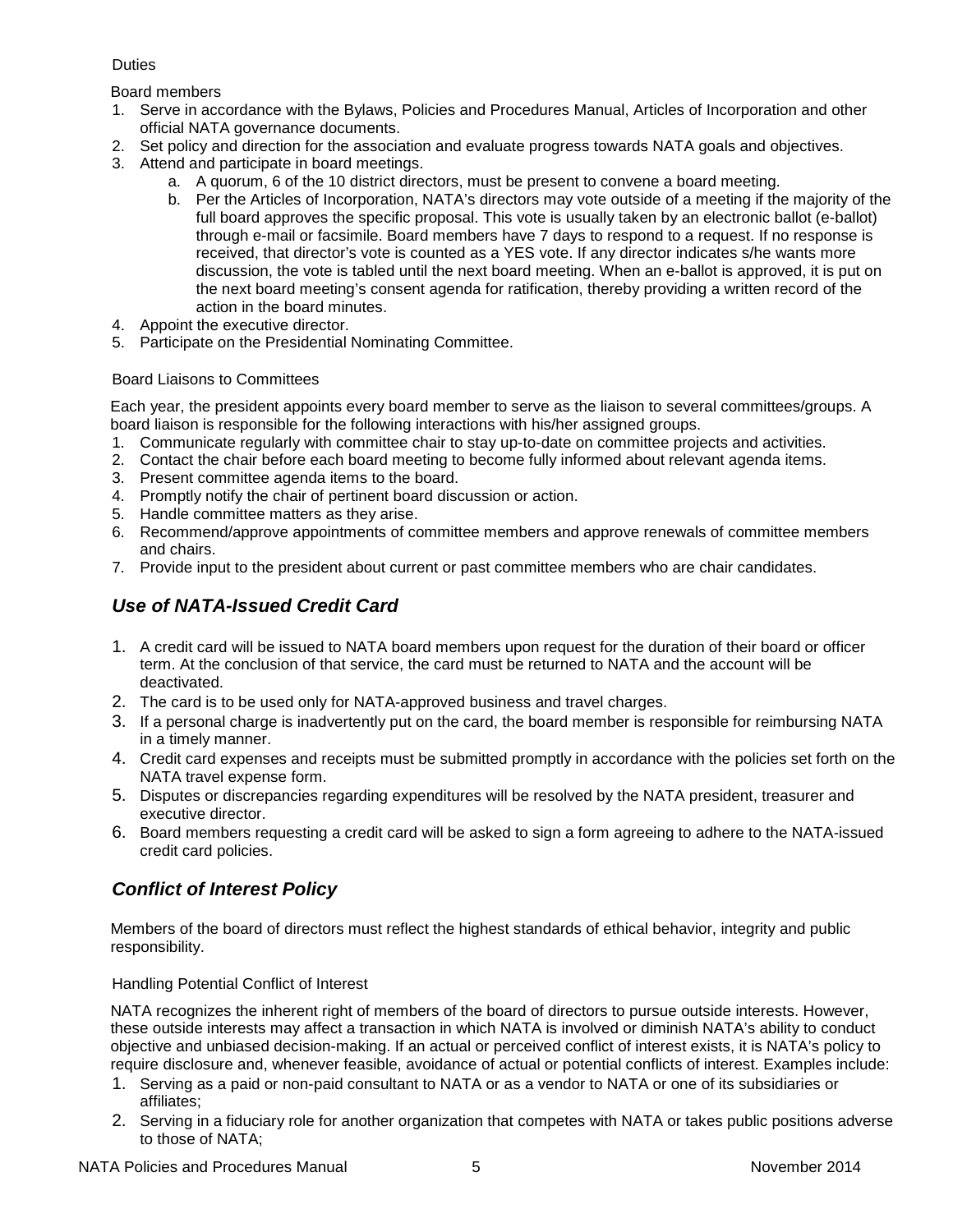- 3. Receiving from NATA an award, contract, grant or sponsorship in excess of \$1,000 annually;
- 4. Investing significantly in an entity that deals with NATA in a commercial capacity; or
- 5. Having family members or business associates with these relationships.

Information suggesting an actual or potential conflict of interest should be communicated to the president, board of directors or executive director. If warranted, the information will be reviewed by the president for evaluation and possible recommendation to the board of directors. The board, not the volunteer making the disclosure, has the exclusive authority and responsibility to decide an appropriate reaction to the disclosure. This may be:

#### **Disclosure**

The disclosure of a board member's other interests is worthy of the board's attention. The disclosure itself, and the board's awareness of the disclosure, is considered sufficient to correct for any bias it might entail. The nature of the disclosure and its significance will determine the action, if any, that should be taken regarding the board member and disclosure in question. Thus the board and/or committee will simply take the information into account as the board member participates in decision-making.

#### Recusal

Another interest that has been disclosed affects an important policy or program for the association. To assure the NATA and its constituency that board decision-making is without bias, it is best for the volunteer to recuse him/herself when the board/committee takes reports, debates or makes decisions, about that policy or program. The board member is asked to leave the room for any discussion on the topic.

#### **Resignation**

The other interest relates to a continuing, pervasive and important board or committee function, one that cannot easily be isolated on an agenda so as to permit recusal. In this case, the volunteer may be asked to resign his/her position, if this is the only way to ensure the other interest does not intrude upon and skew board decision-making. This is an extreme and rare result of a board member's disclosure, but it is conceivable.

#### Disclosure Statement

Board members are asked to sign this policy prior to the beginning of their board terms. Thereafter, they update it at each in-person board meeting, with every director completing a new form each June. (See Appendix A)

## <span id="page-5-0"></span>*Directors-Elect*

### Meeting Attendance

Directors-elect are invited to participate (on a non-voting basis) in board meetings prior to taking office.

#### Meeting Expense Reimbursement

NATA pays the cost of participation in web conferences and approved expenses to attend the two off-convention board meetings preceding the NATA convention at which the director(s)-elect will take office. If a district wishes to send its director-elect to off-convention board meetings prior to that, the district funds the cost of the directorelect's travel, hotel and incidental expenses. NATA pays for the district director-elect's group meals.

## <span id="page-5-1"></span>*Proxy Voting at Board Meetings*

When a district director must be absent from a meeting, a certified member designated by the district may take the director's place with full voting privileges.

## <span id="page-5-2"></span>*Executive Director*

The executive director serves as the association's chief executive officer. S/he strives to keep the association on track with its strategic initiatives and is responsible for the overall administration of the NATA office, including personnel, services, financial resources, and property.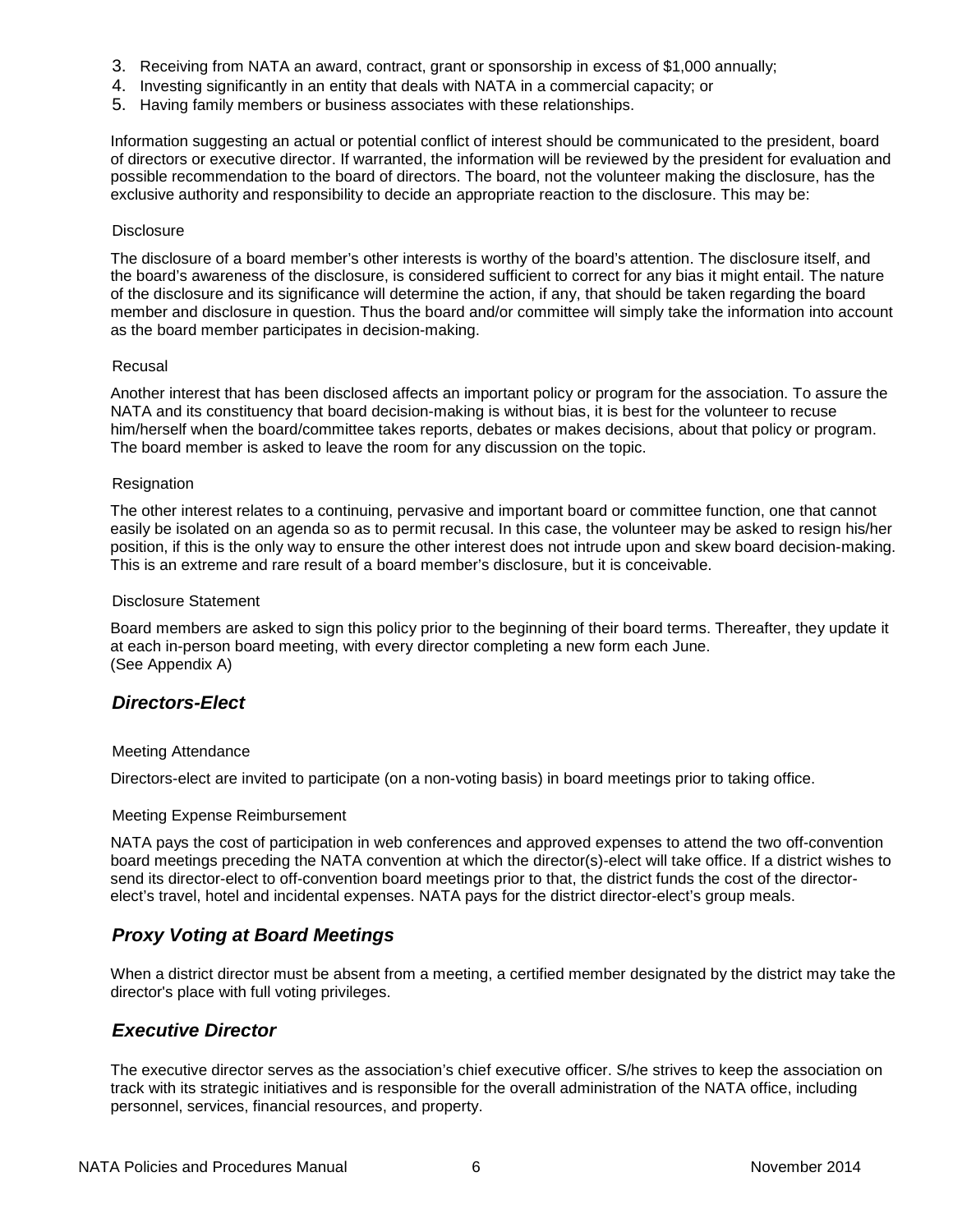## Selection

Appointed by the board of directors.

## Job Duties

The executive director:

- Works closely with the board in fulfilling its responsibility to set policy and direction.
- Helps the board formulate the organization's mission, goals and strategy.
- Keeps the board informed of matters requiring action and provides sufficient information on which decisions can be based.
- Oversees implementation and evaluation of programs and projects.
- Directs the association's organizational and staff structure.
- Has responsibility for the association's financial health and identifies potential revenue sources and current or potential areas of financial concern.
- Maintains relationships with internal and external groups and organizations pertinent to NATA.
- Oversees negotiation of and executes NATA contracts.

## Evaluation

The Review Committee, consisting of the president, Finance Committee chair and the vice president, administers the executive director's annual evaluation, which includes the following elements:

- Members of the Review Committee and the board complete and sign an evaluation form.
- The executive director submits a self-appraisal specifying progress made towards goals established the previous year and proposes goals for the coming year. The Review Committee corroborates the proposed goals and may choose to add additional goals.
- The Review Committee may obtain or review other data it considers pertinent, including input from employees.
- The evaluation is presented at an in-person meeting of the executive director and the Review Committee.

## Succession Plan

To ensure continuous coverage of executive duties, the board has adopted the following procedures in the case of an extended absence or departure of the executive director.

### *Short-term absence*

For a short-term, temporary absence of less than 90 calendar days, no changes will be made to the structure or reporting system. The office will be run in the same way it is when the executive director is on extended travel or using a block of vacation time. The associate executive director shall be the senior staff person in charge of the office.

### *Long-term absence*

In this case, the executive director is expected to return, but after 90 calendar days.

- 1. The president will name the associate executive director as acting executive director.
- 2. The board shall adjust the acting executive director's salary (20%) while s/he oversees the national office and fulfills other executive duties in the absence of the executive director.
- 3. When the executive director returns to work, the acting executive director shall return to regular capacity and compensation.

### *Permanent absence*

A permanent absence is one in which the board conclusively determines the executive director will not return. If the executive director's departure is permanent, in addition to the steps stated above for a long-term absence, the following actions shall be taken:

- 1. The president will appoint a search committee comprised of the president, the president-elect (or immediate past-president if there is no president-elect) three board members and a chair. The president may add one atlarge member.
- 2. A search consultant may be procured to assist with the search process. If circumstances warrant, the search committee or a qualified volunteer may fill this role.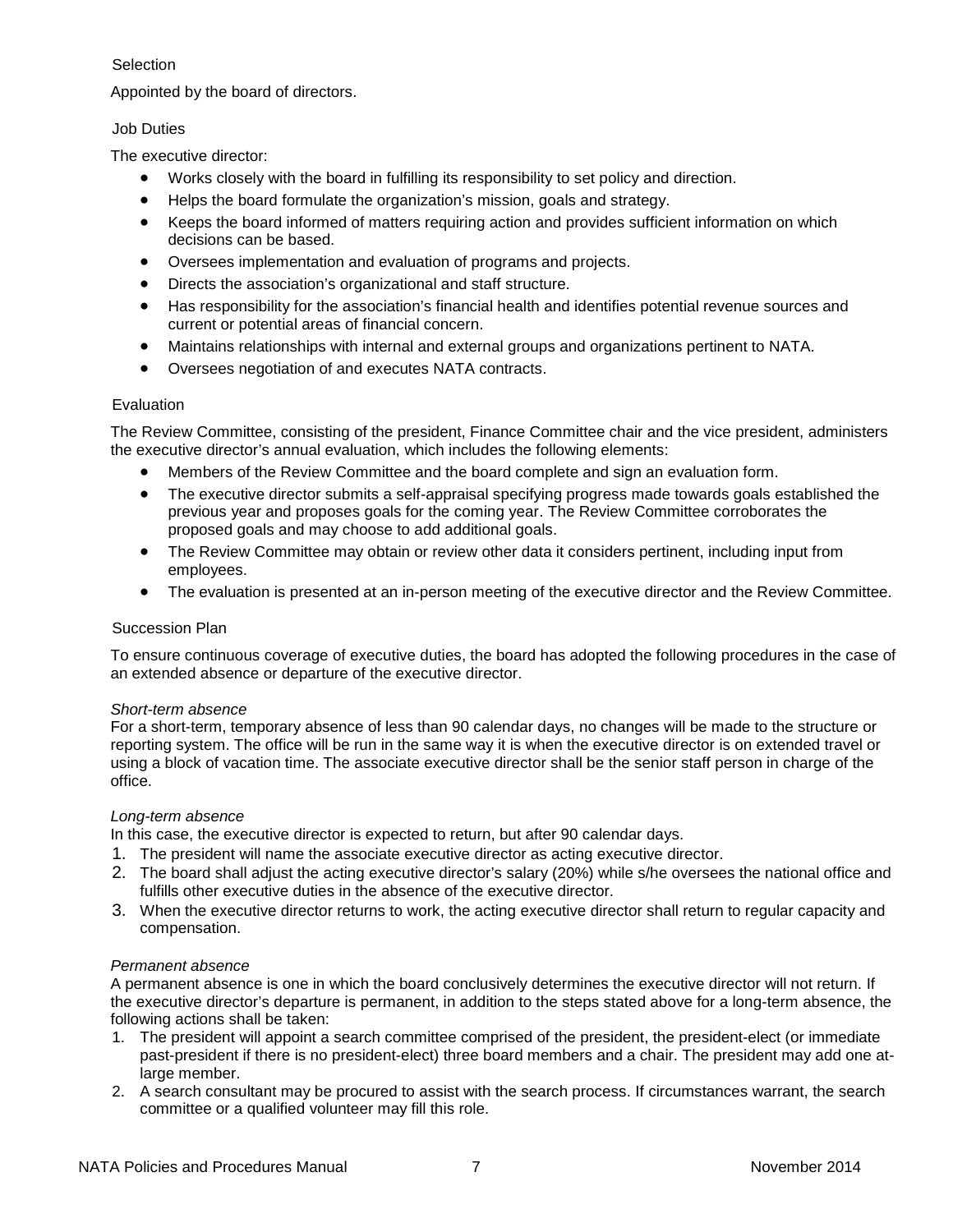#### **Communication**

When an acting executive director is appointed, a message from the president shall be sent to key stakeholders, including members, sponsors, key vendors and any other appropriate group or individual.

#### Update as needed

At the time this plan is needed, the president, vice-president and secretary/treasurer shall review this policy. If it needs to be updated, the officers shall recommend changes to the board.

# <span id="page-7-1"></span><span id="page-7-0"></span>**COMMITTEES**

## *General Information*

### Composition and Eligibility

Most committees are district-based. Composition of some committees is dictated by relevant expertise or knowledge. Certified regular, certified student and certified international members are eligible to serve on NATA committees, and must maintain certified member status. (See Member Renewal under Membership Procedures.)

A member serving on a district-based committee who moves to another district must give up his/her position on the committee. He or she may remain in that position until a replacement is named by the district director in consultation with the chair, but the member's official service ends when a replacement is selected.

An exception to certified member status is the National Athletic Training Students' Committee, which is populated by non-certified student members.

With the approval of the board, committees may include other individuals who bring specialized knowledge or insight to committee operations.

Beginning in June 2014, all new committee members must have a National Provider Identifier (NPI) number.

If a committee member or chair vacates a position during the year, the date the vacancy is filled determines the new person's service eligibility. Someone selected to fill an opening between June and December will be counted as having a full year of service the following June. This allows for three more years of eligibility for members. A chair would have one year remaining in his/her first two-year term.

A member who joins the committee between January and June will still have four years of eligibility in June. A chair will still have a full two year term to serve.

To avoid overworking volunteers and to allow more members to serve, a general guideline is to limit volunteer assignments to two per member. This is not always possible, but should be kept in mind when appointments are made.

To accept appointment to a committee, members commit to go to the convention and attend other committee meetings.

### Joint Committee Meeting

A meeting of committee chairs, members and staff liaisons is held in Dallas each January in conjunction with the NATA board of directors meeting. The Joint Committee Meeting provides enhanced synergy and communication between committees and workgroups, encourages committees to plan and work strategically, and gives staff the opportunity to present key information to multiple pertinent groups. Staff will include travel expenses for the committees during the budgeting cycle.

### Selection and Approval Process

When a committee chair position becomes vacant, the committee will be polled to determine if any member(s) wishes to declare candidacy. The president will consider these and other candidates, confer with the board liaison and the candidate(s) district director(s) and make a recommendation to the board for approval. The Executive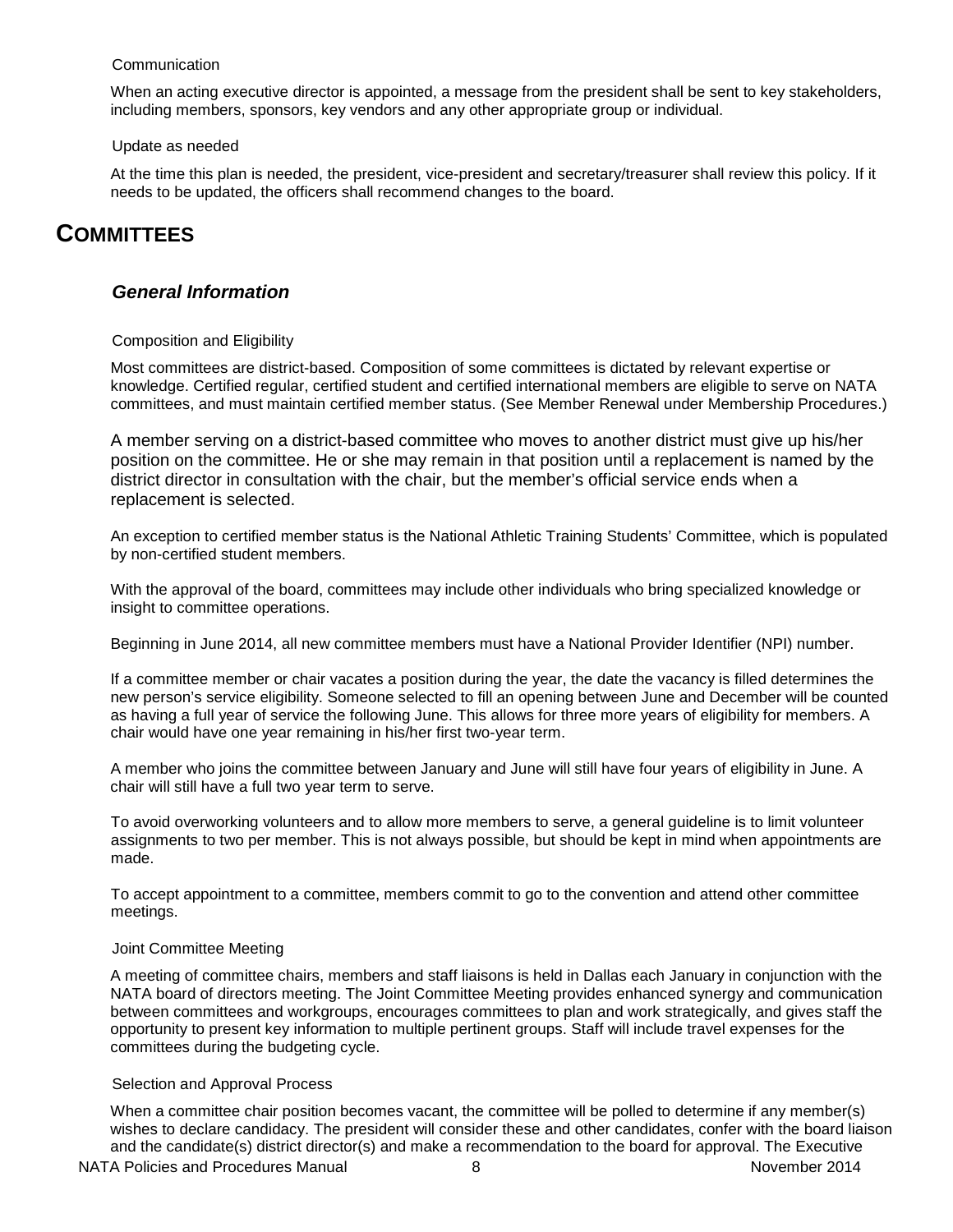Committee for Education and Honors & Awards Committee chairs recommend chairs for committees under their jurisdiction.

District director, committee chair and board liaison collaboration is essential when naming new committee members. The individual who takes the lead in filling a vacancy varies according to the type of committee. As a general rule, in non-district-based committees, the committee chair may drive the process. In district-based committees, typically the relevant district director heads the search.

It is essential for all parties to communicate during the process to avoid misunderstandings. Ultimately, the district director has veto power.

#### Chair Term of Office/Evaluation

The term for committee chairs is two years. The chair is evaluated annually by the board liaison, committee members and staff liaisons and may be considered for one additional term. Renewals are not automatic, but are based on the chair's evaluation, involvement, contribution and ability to participate.

Chair term limitations are not affected by prior service as a committee member.

Exempt from this policy are chairs of the District Secretaries/Treasurers Committee, the Finance Committee, and workgroups. Also exempt is the chair of the Journal Committee, whose two-year term may be renewed up to two times, for a maximum of six years.

#### Removal of Committee Chair

The president can recommend to the board of directors removal of a chair currently serving.

#### Chair Duties

- 1. Direct the work of the committee.
- 2. Submit board reports twice annually, plus additional reports as requested. These reports detail committee progress toward the association's strategic goals and include changes in committee structure, recommendations and updates on committee projects.
- 3. Consult with staff about any new budget requests.
- 4. Communicate regularly with the board liaison to keep the liaison apprised of committee activities and requests, and stay up-to-date on any board decisions relevant to the committee.
- 5. To avoid any misunderstandings, the chair communicates with the board liaison to determine in advance the best way to work with the board liaison regarding committee member appointments. The two should ascertain whether any district directors, who have final veto power, prefer to approach committee appointments differently than stated in the Selection and Approval Process section above.
- 6. Evaluate committee members annually. After reviewing the evaluation results, working to fill vacancies and consulting with the board and staff liaisons, submit an updated committee roster to the national office.

### Communication with NATA Office

The committee's staff liaison is the chief point of contact with the NATA office.

#### Member Term of Office/Evaluation

Committee terms are one year. Committee members are evaluated annually by the committee chair, the board liaison and staff liaison and may be considered for three additional terms. Renewals are not automatic but are based on the member's evaluation, involvement, contribution and ability to participate.

Upon completing service on one committee, a member may serve on a different committee. A member may serve on the same committee after a one-year hiatus.

Exceptions:

- District Secretaries/Treasurers Committee
- Finance Committee
- Journal Committee
- National Athletic Training Students' Committee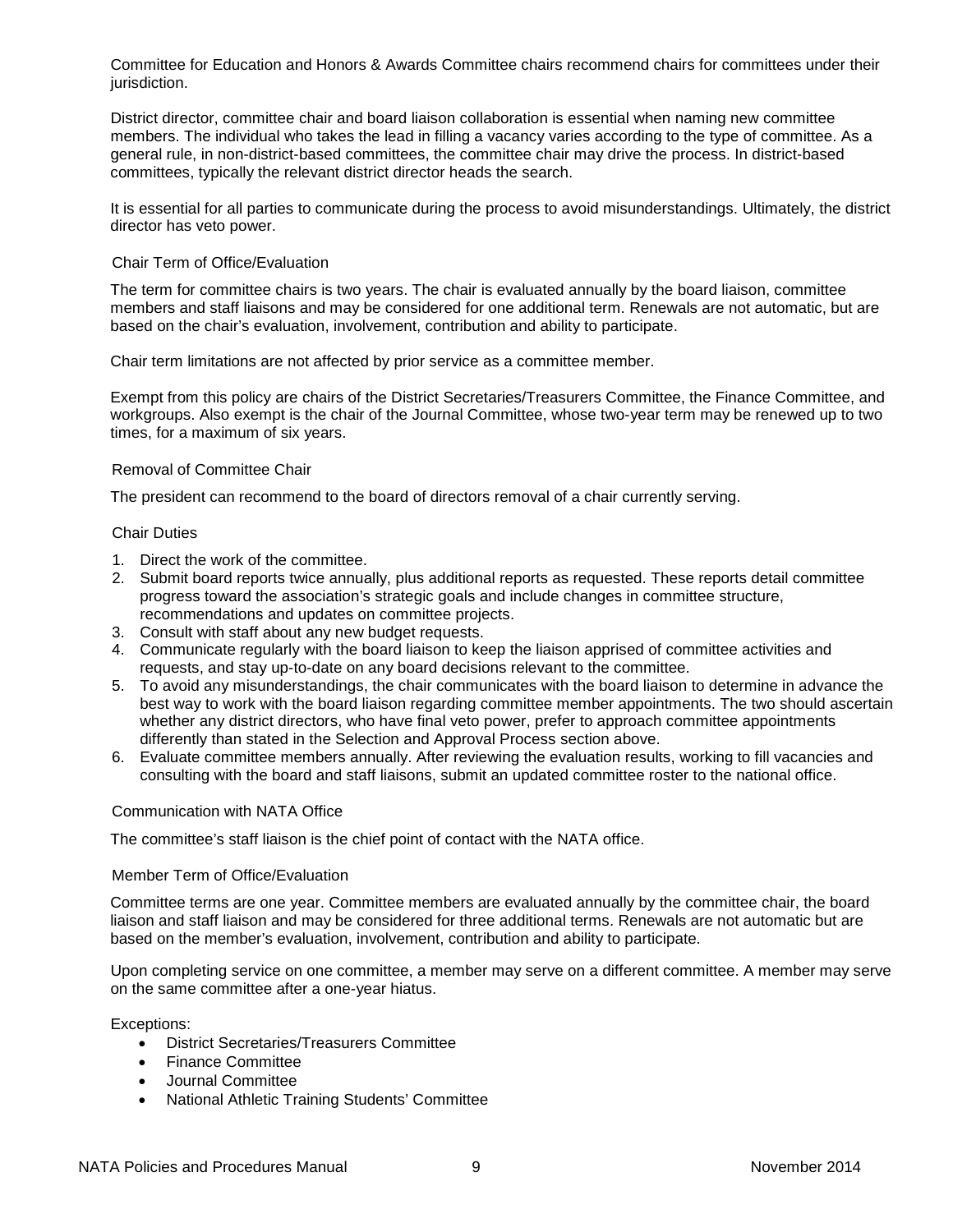### Member Duties

Committee members fulfill the charge of the committee under the direction of the committee chair. This involves attending meetings, including in-person meetings, participating in web conferences and conference calls, completing work assignments and keeping up-to-date on committee activities and events.

## Meetings

Committees usually convene annually at the convention to conduct committee business. Other than the Joint Committee Meeting, off-convention meetings are generally held via web conference or conference call.

### Board Liaisons to Committees

Each year, the president appoints every board member to serve as the liaison to several committees/groups. A board liaison is responsible for the following interactions with his/her assigned groups:

- Communicate regularly with committee chair to stay up-to-date on committee projects and activities.
- 1. Contact the chair before each board meeting to become fully informed about relevant agenda items.
- 2. Present committee agenda items to the board.
- 3. Promptly notify the chair of pertinent board discussion or action.
- 4. Handle committee matters as they arise.
- 5. Recommend/approve appointments of committee members and approve renewals of committee members and chairs.
- <span id="page-9-0"></span>6. Provide input to the president about current or past committee members who are chair candidates.

# *College/University Athletic Trainers' Committee (CUATC)*

## **Composition**

This district-based committee is comprised of members from the collegiate setting, an athletic director and an NCAA delegate. It is recommended that each district representative chair a district sub-committee that includes representatives from the following practice settings: NCAA Division IA, IAA, IAAA, II & III; NAIA Division I & II; junior college; certified assistant athletic trainers; athletic directors.

### Purpose

Identify and address issues affecting athletic trainers in the college and university setting.

### **Duties**

- 1. Study and discuss the unique concerns associated with the college/university practice setting.
- 2. Develop programs and activities to address concerns and enhance the effectiveness of college/university athletic trainers.

# <span id="page-9-1"></span>*Committee on Practice Advancement (COPA)*

### **Composition**

This committee is comprised of one member from each district with up to an additional 6 at large members at the discretion of the committee chair and district director liaison to the committee. Committee members will consist of ATs from a variety of practice settings and those with experience in billing, revenue generation, and insurance reimbursement. These settings include, but are not limited to the performing arts, hospital and clinical, physician extender, military, public safety, occupational, youth sports, secondary school, college and university.

### Purpose

Advancement of the athletic training profession in business and employment opportunities, compensation, and brand recognition of athletic trainers as health care professionals.

### **Duties**

- 1. Support staff in job development and improvement efforts.
- 2. Advocate for athletic trainers employed in clinical and emerging practices settings, and disseminate information about these markets.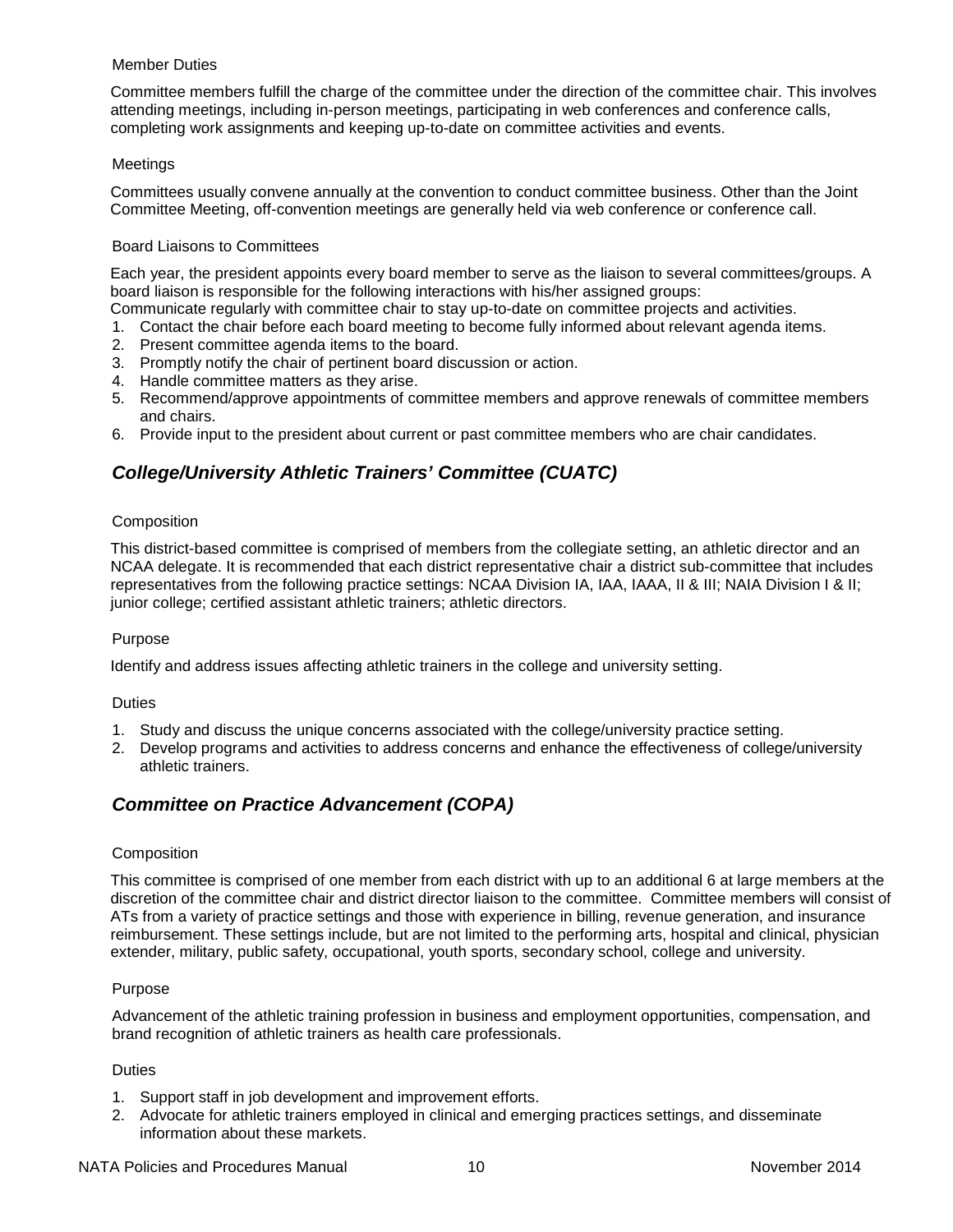- 3. Study and address the unique concerns of these athletic trainers. Develop programs and activities to meet these needs.
- 4. Promote and enhance revenue generation by collaborating with other NATA groups and settings and providing information on these topics.
- 5. Develop and provide resources to help athletic trainers create healthcare models that maximize business opportunities and return on investment.
- 6. Liaise with athletic training educators to help ensure knowledge, skills and abilities needed to work in emerging practice areas are included in the professional education standards.
- <span id="page-10-0"></span>7. Collaborate with other NATA groups to promote and enhance these areas.

# *Committee on Professional Ethics (COPE)*

## Composition

This district-based committee is comprised of members with an interest or background in ethics.

## Purpose

Uphold the NATA Code of Ethics and the Membership Standards, Eligibility Requirements and Membership Sanctions and Procedures. Educate the membership about athletic training and ethics.

## Duties

- 1. Address ethics complaints.
- 2. Ascertain that the Code of Ethics and the Membership Standards, Eligibility Requirements, and Membership Sanctions and Procedures are up-to-date and not in conflict with federal or state laws, rules and regulations or NATA policy.
- <span id="page-10-1"></span>3. Inform the membership about ethics and the ethics complaint process.

# *Convention Program Committee (CPC)*

## **Composition**

This district-based committee is comprised of members with suitable background and credentials to plan and work at the NATA convention.

### Vice Chair

A vice chair, or chair designate, may be appointed as necessary.

### Purpose

Oversee planning and implementation of the NATA convention's educational programming.

### Duties

- 1. Develop educational content and select speakers and moderators for NATA convention sessions, minicourses and workshops.
- 2. Review program proposals from NATA committees and affiliate groups to prevent topic duplication and enhance educational quality.
- 3. Ensure program content falls within the domains of athletic training.
- 4. Review staff's proposed room assignments and scheduling of presentations.
- 5. Make recommendations to the board regarding the benefits to VIPs and volunteers who present or assist at the convention.

# <span id="page-10-2"></span>*District Secretaries/Treasurers' Committee (DST)*

### Composition

This committee is comprised of the district secretaries and treasurers elected or appointed by the ten NATA districts.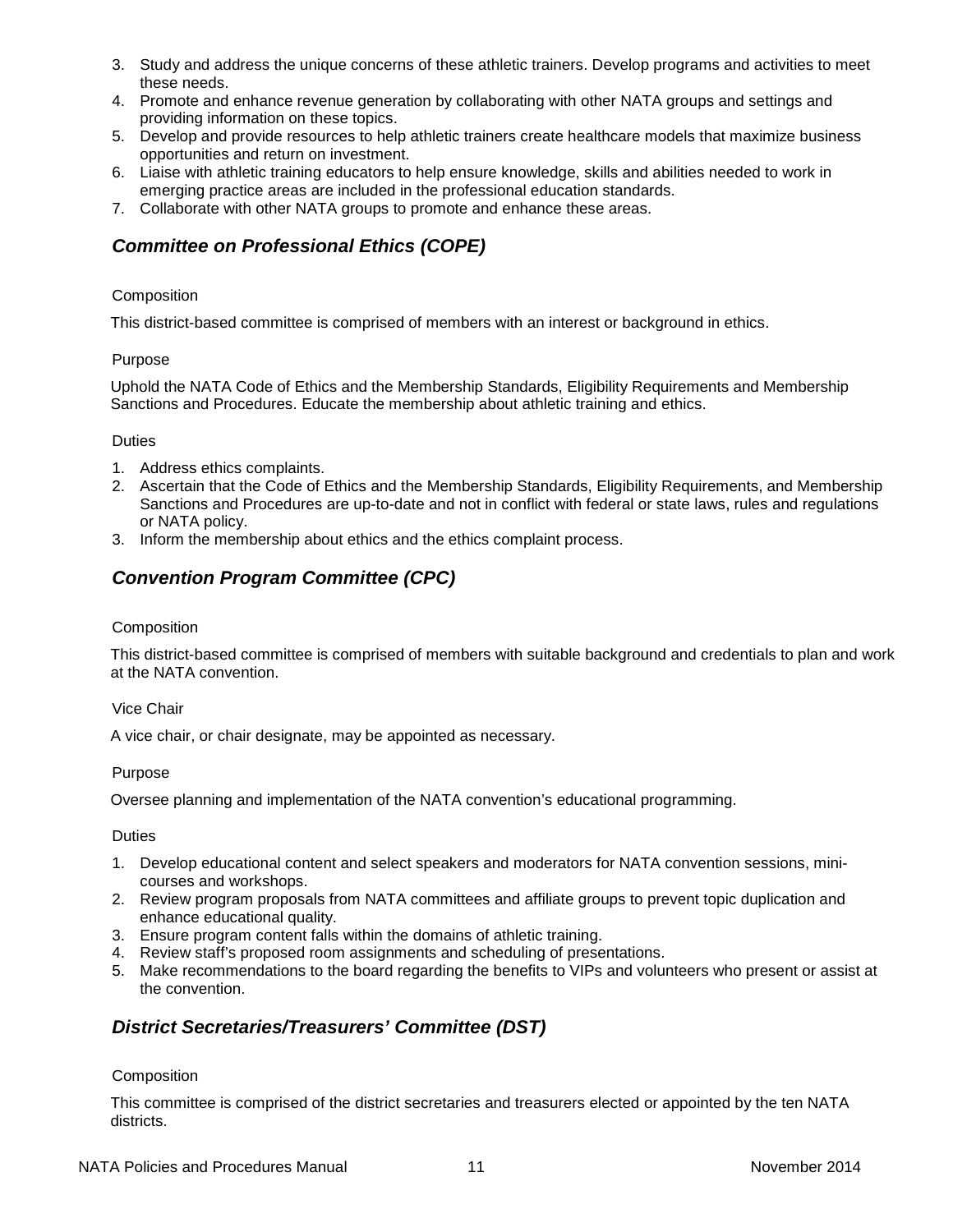## Purpose

Serve as a resource to the national office on membership recruitment, retention and related procedures.

## **Duties**

- 1. Assist with membership recruitment and retention by contacting past-due, former and prospective members and others as requested by the national office.
- 2. Facilitate placement of members who volunteer for district or state service (via NATA's Call for Involvement).
- 3. Ensure eligible members are submitted for NATA awards, specifically underrepresented constituencies such as minorities.

# <span id="page-11-0"></span>*Ethnic Diversity Advisory Committee (EDAC)*

## **Composition**

This district-based committee is comprised of ethnically diverse certified regular members. The committee may also have one qualified, ethnically diverse graduate student member who can commit to three years of service (if renewed) and who attends the annual convention. This is to ensure the graduate student member can participate in the committee meeting at the convention as well as conference calls. Proof of active graduate student status and letters of recommendation are required.

## Purpose

Identify and address issues relevant to ethnically diverse members. Advocate sensitivity and understanding toward ethnic and cultural diversity throughout the profession and the association.

### Duties

- 1. Create an environment conducive to the positive growth and development of a multiethnic and multicultural membership.
- 2. Increase the body of knowledge and disseminate information on key health care issues and conditions that affect physically active, ethnically diverse individuals (exertional sickling, lactose intolerance, at risk populations, Blount's Disease and hypertension).
- 3. Advocate for ethnically diverse athletic training students through student mentoring and establishing grants and scholarships.
- <span id="page-11-1"></span>4. Administer the Bill Chisholm Professional Service Award.

# *Executive Committee for Education (ECE)*

### **Composition**

This committee is comprised of the education committee chairs, the *Athletic Training Education Journal* editor and at-large members. The terms of committee members are determined by their term as committee chair. At-large members serve a one-year term that may be renewed three times. The Professional Development Committee (formerly the Continuing Education Committee), the Post Professional Education Committee and the Professional Education Committee operate under the Executive Committee for Education umbrella. The Board of Certification (BOC), Commission on Accreditation of Athletic Training Education (CAATE) the Convention Program Committee, and the NATA Foundation each designate a representative to serve as liaison to the ECE. The Athletic Training Educators' Conference Chair also liaises to the ECE.

### Purpose

The Executive Committee for Education sets the direction for athletic training education. Emphasizing a commitment to improving patient care through an evidence-based approach, the ECE proactively influences best educational practices that reflect the profession's interdisciplinary nature and commitment to learning across the professional's lifespan.

### **Duties**

- 1. Facilitate quality professional, post-professional and continuing athletic training education.
- 2. Coordinate the delivery of educational programming for the profession of athletic training.
- 3. Serve as a resource to groups interested in athletic training education.

### NATA Policies and Procedures Manual 12 12 November 2014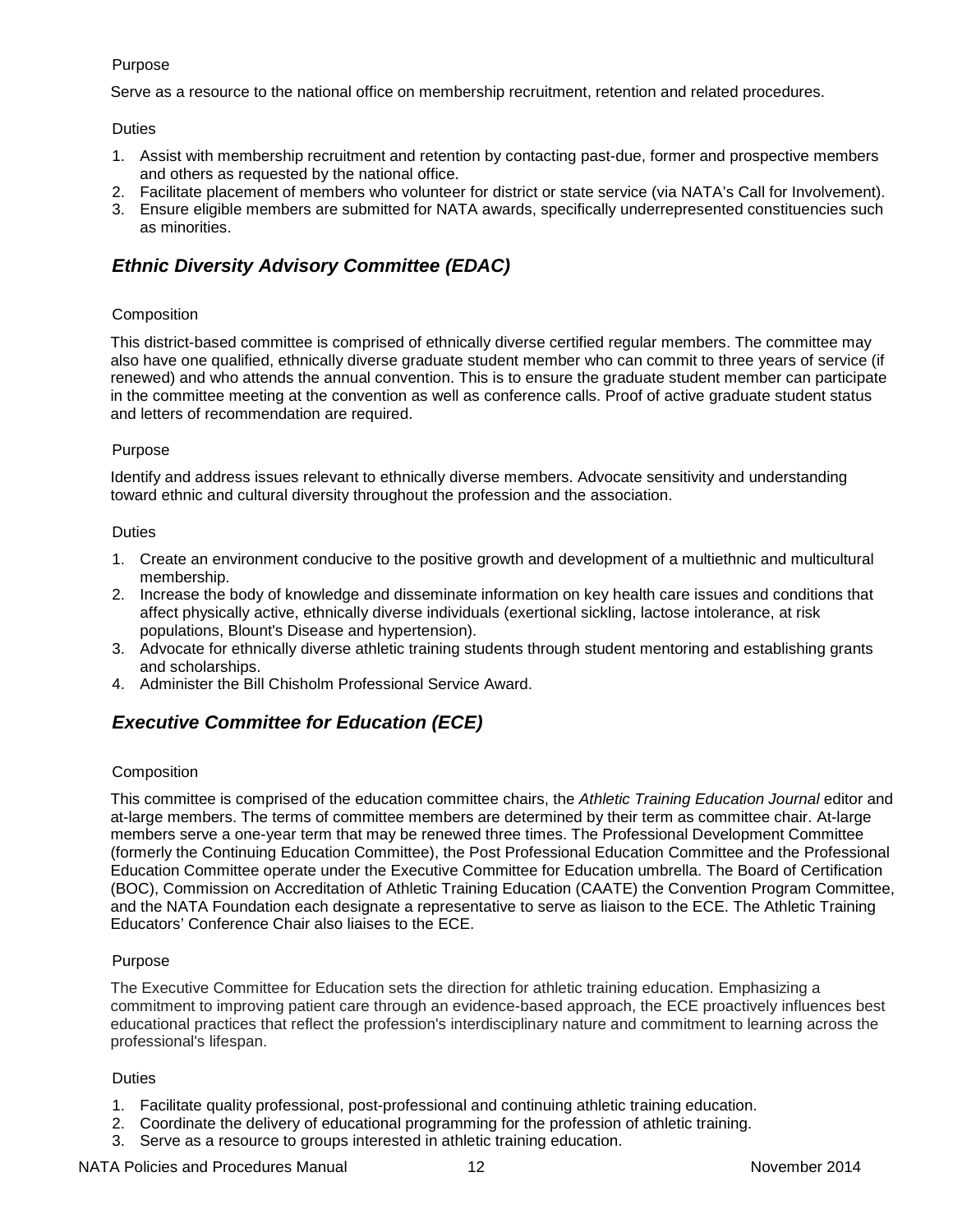# <span id="page-12-0"></span>*Post-Professional Education Committee (PPEC)*

## **Composition**

This district-based committee is comprised of members from post-professional graduate degree programs and residency training programs.

### Purpose

The mission of the NATA Post-Professional Education Committee is to promote accredited post-professional education programs and credentials that prepare athletic trainers for advanced clinical practice, and research and scholarship, in order to enhance the quality of patient care, optimize patient outcomes, and improve patients' health-related quality of life. The Post-Professional Education Committee seeks to achieve this mission through oversight and promotion of NATA accredited post-professional graduate athletic training education programs and NATA accredited post-professional residency programs, and through the development and oversight of athletic training specialty board certification.

### **Duties**

- 1. Promote and serve as a resource for post-professional education, including master's and doctoral level education and residency training programs.
- <span id="page-12-1"></span>2. Oversee athletic training specialty certifications.

# *Professional Development Committee (PDC)*

## **Composition**

This district-based committee is comprised of members from various settings. A Convention Program Committee member liaises with the Professional Development Committee.

### Purpose

Coordinate development, delivery and evaluation of professional development offered by the association.

**Duties** 

- 1. Develop content and identify speakers for professional development events, such as the Athletic Training Educators' Conference and PDC session at the convention.
- 2. Work with staff to develop quality professional development for athletic trainers.
- 3. Vet potential professional development and/or certificate (not certification/credential) partners to determine if the quality and validity of their content and delivery meet NATA standards.

# <span id="page-12-2"></span>*Professional Education Committee (PEC)*

### **Composition**

This district-based committee is comprised of educators.

### Purpose

The Professional Education Committee (PEC) supports the collaborative relationship between the profession of athletic training and the educational process. The PEC emphasizes best practices in didactic and clinical education, faculty and preceptor development, and the overall enhancement of professional education in an effort to prepare athletic trainers who are uniquely qualified to excel within a dynamic healthcare system.

### **Duties**

- 1. Review and develop the NATA educational competencies/Knowledge, Skills, Abilities (KSAs).
- 2. Address issues related to professional education and transition to practice.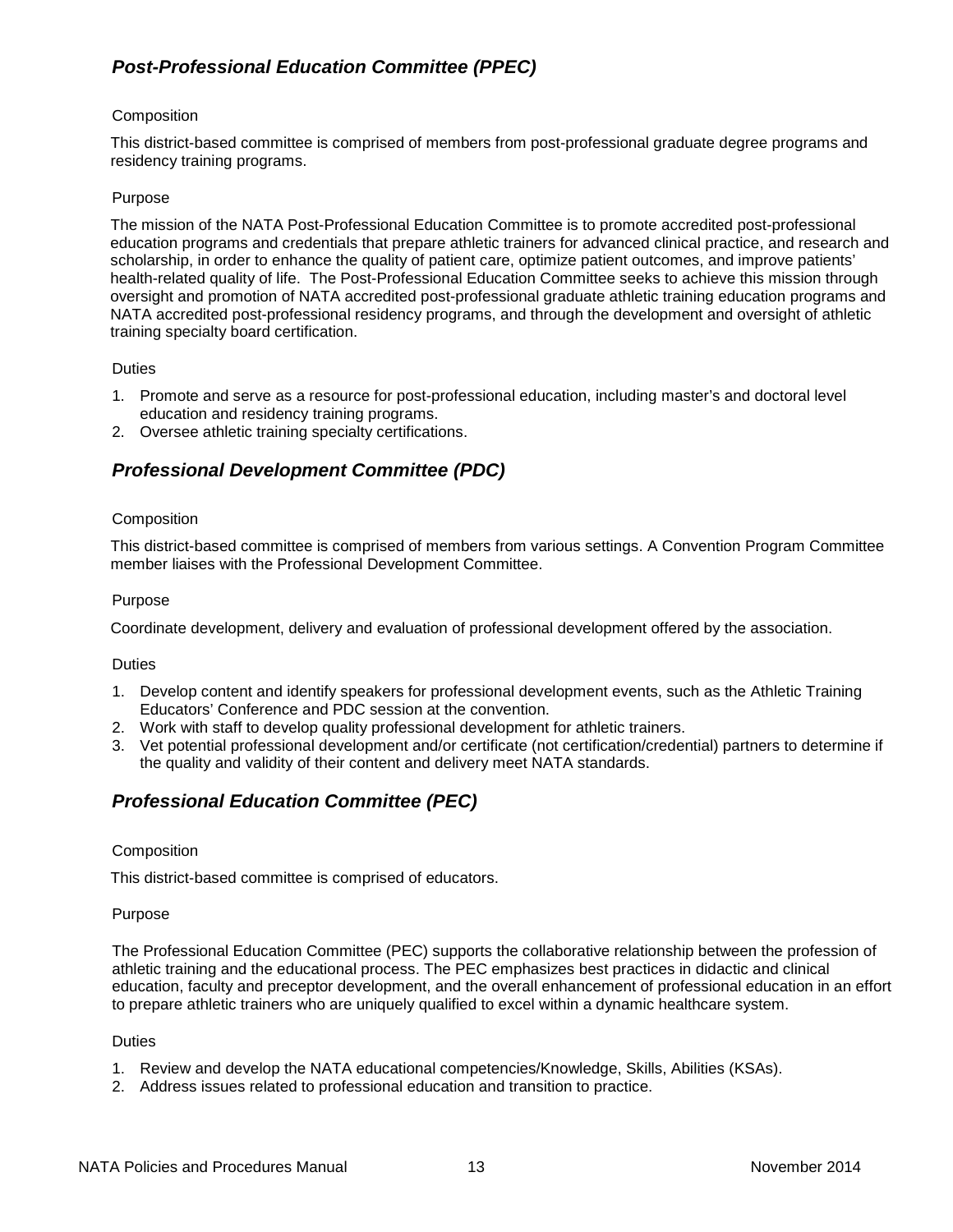# <span id="page-13-0"></span>*Finance Committee*

## Composition

This committee is comprised of current board members. The number of members shall be determined and appointed by the president. The president will appoint a member of the Finance Committee to serve as Secretary/Treasurer and Finance Committee chair with board approval.

### Term of Office

Finance Committee members serve one-year, renewable terms.

### Purpose

Oversee association finances and investment program.

## **Duties**

- 1. Examine monthly financial statements to keep apprised of the association's current financial standing and investments.
- 2. Review the proposed annual operating budget presented by staff. After appropriate revisions, the committee recommends the budget to the board of directors for approval.
- 3. Determine registration, exhibit and other fees for the NATA convention.
- 4. Review the association's financial and investment policies (Appendix B) annually and recommend changes to the board of directors as needed.
- 5. Review the draft audit before it is finalized and presented to the board.
- 6. Select and recommend to the board the investment manager and audit firm.
- 7. Monitor investment returns.
- <span id="page-13-1"></span>8. The chair performs other duties as needed to comply with Form 990 regulations.

# *Governmental Affairs Committee (GAC)*

### **Composition**

This district-based committee is comprised of members with interest or expertise in state legislative or regulatory affairs. Included on the committee are liaisons from the BOC and the COPA.

### Purpose

Oversee state governmental relations and regulatory efforts, advocating for regulation favorable to athletic training.

### **Duties**

- 1. Serve as a resource on the governmental affairs process and support member activities pertaining to state regulation of athletic training.
- 2. Work with state and local regulatory bodies to facilitate state regulations and laws compatible with athletic training.
- 3. Recommend positions to the board on specific athletic training regulatory and governmental matters, such as preferred wording for practice acts.
- 4. Administer the Association's legislative grant program as funded by the board.
- 5. Recognize state association legislative programs with the annual Daniel L. Campbell Award; and recognize individuals demonstrating legislative leadership with the William T. Griffin Award.

# <span id="page-13-2"></span>*Honors and Awards Committee*

### **Composition**

The Honors and Awards Committee is comprised of a chair, plus the chair of each committee under its jurisdiction (Hall of Fame, Most Distinguished Athletic Trainer, Service Award, Specialty Awards, Special Considerations and Fellows). The Most Distinguished Athletic Trainer, Hall of Fame, Special Considerations and Service Award committees are district-based. The Most Distinguished Athletic Trainer and Service Award committees include at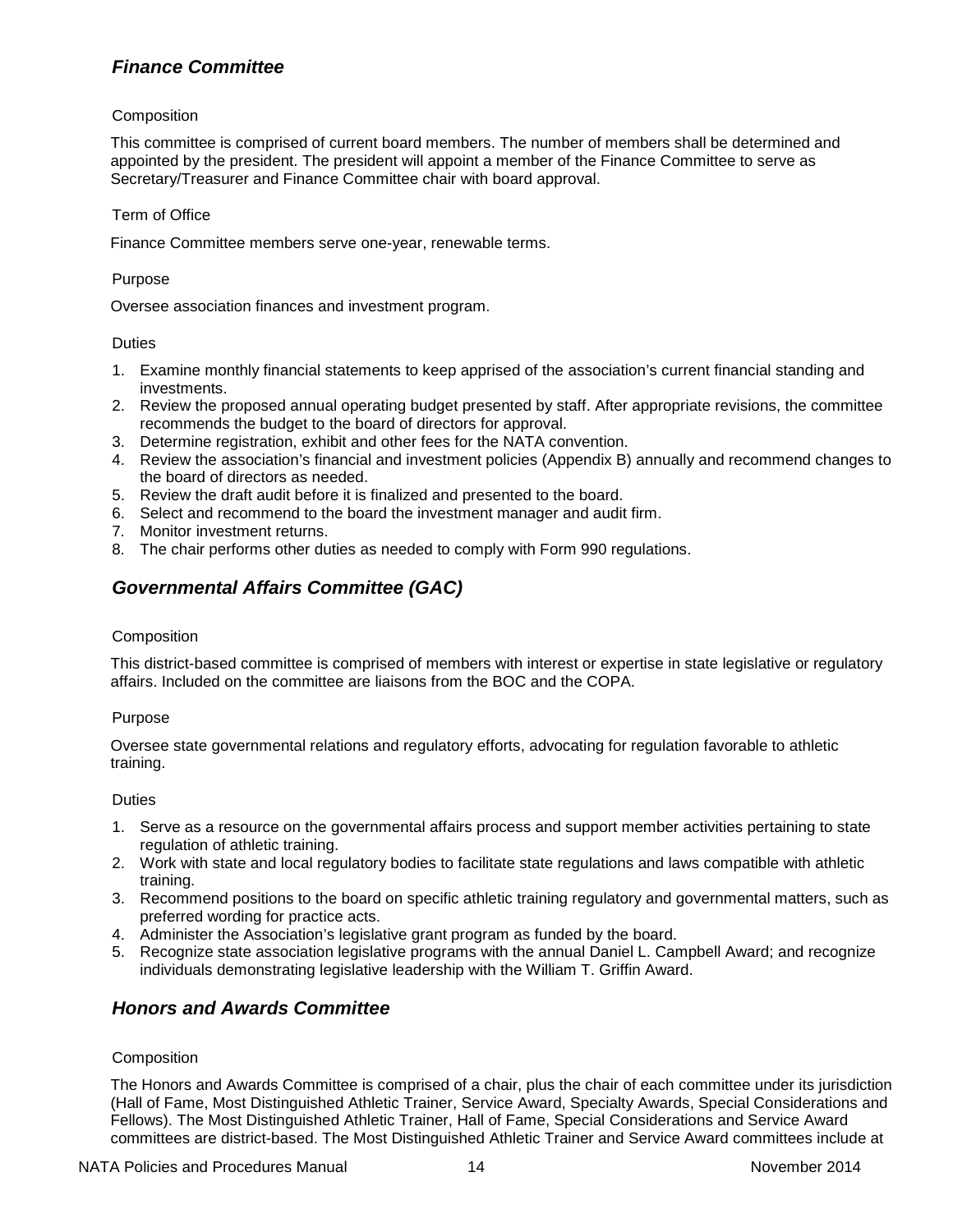least one representative from the secondary school, collegiate, professional and clinical/industrial/corporate settings. The Fellows Committee is made up of NATA Fellows.

## Purpose

Oversee and evaluate the association's honors and awards program.

**Duties** 

Honors and Awards Committee

- 1. Provide direction to the Honors and Awards committees.
- <span id="page-14-0"></span>2. Establish nomination submission deadlines and candidate evaluation timelines.

# *Fellows, Hall of Fame, Most Distinguished Athletic Trainer, Special Considerations and Service Award Committees*

- 1. Evaluate and revise nomination forms and candidate evaluation materials.
- <span id="page-14-1"></span>2. Evaluate nominations and recommend recipients to the NATA board of directors.

# *Specialty Awards Committee*

- 1. Evaluate and revise nomination forms and candidate evaluation materials for the President's Challenge Award recipient, honorary members, Gail Weldon Award of Excellence and Eve Becker-Doyle Leadership Award winners.
- 2. Evaluate nominations and recommend winners of the four awards to the NATA board of directors.
- <span id="page-14-2"></span>3. Provide oversight as needed for other national awards.

# *International Committee*

## **Composition**

This committee is comprised of members who have worked overseas, lived in an enlisted or civilian military setting outside the U.S., or have other international expertise. The eight funded seats include NATA's liaison to the Canadian Athletic Therapists' Association, and the World Federation of Athletic Training and Therapy president (if the president is a US-based athletic trainer), who serves ex officio. The committee may have unfunded liaisons from professional sports athletic training societies with international exposure. An individual from the Professional Baseball Athletic Trainers' Society (PBATS) is NATA's liaison to the Japan Athletic Trainers' Organization (JATO). That person is an ex-officio member of the International Committee.

### Purpose

Address issues of members who live, work or are stationed outside the United States. Assist with international membership recruitment as appropriate.

### **Duties**

- 1. Develop programs, policies and alliances to assist international members and regular certified members living outside of the United States.
- 2. Promote the NATA brand and the athletic training profession in the international job market.
- 3. Review and recommend patronage and sponsor requests by other international organizations, and generally support activities related to World Federation of Athletic Training and Therapy.

## <span id="page-14-3"></span>*Journal Committee*

### **Composition**

This committee is chaired by the *Journal of Athletic Training* editor-in-chief, and is comprised of section editors.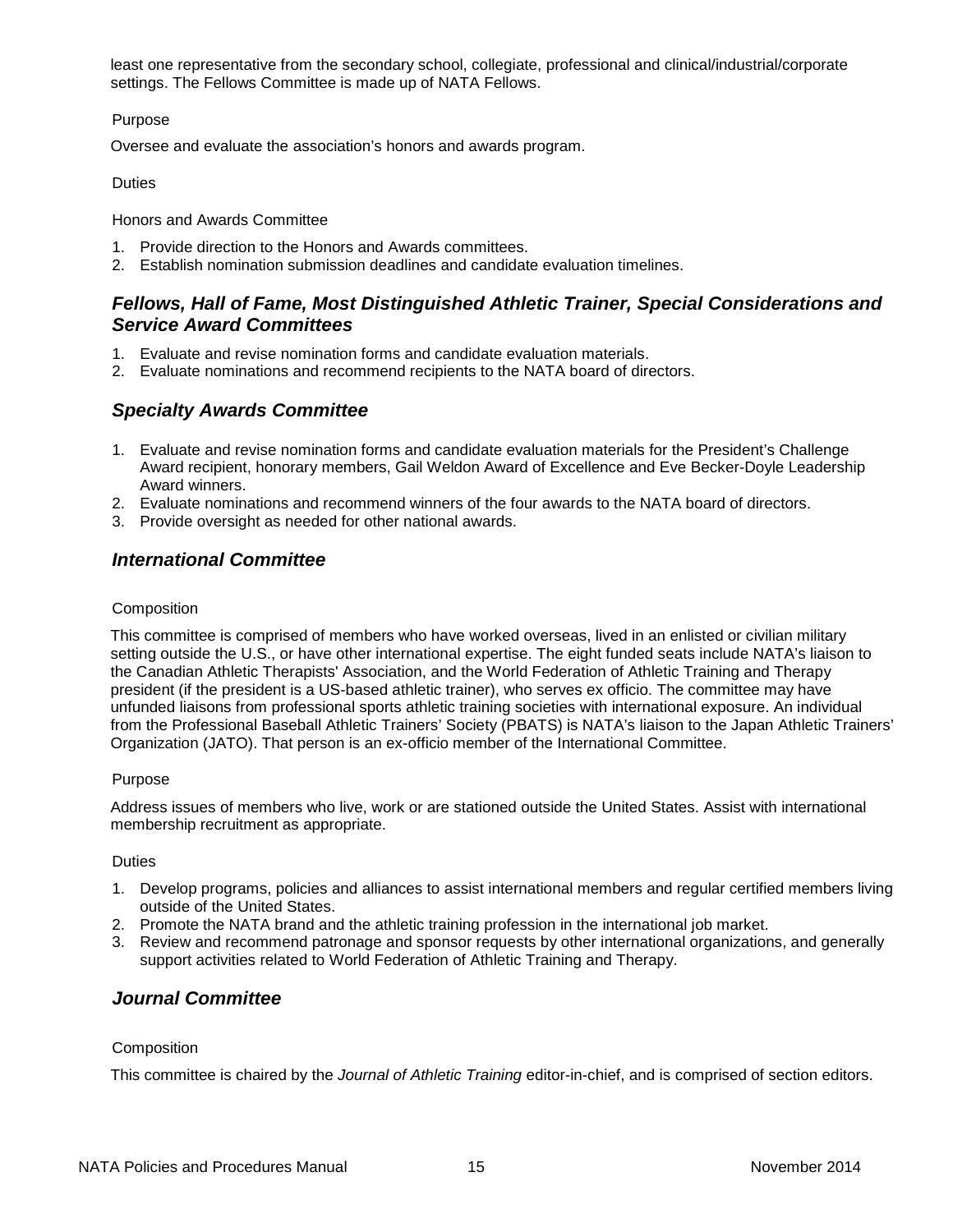#### Administrative Office

NATA funds editorial and administrative support for the *Journal of Athletic Training* and the *Athletic Training Educators' Journal*. The *Journal* offices are housed on a university campus or at an institution with access to medical databases.

### Purpose

Oversee the editorial aspects of the *Journal of Athletic Training*.

#### Duties

- 1. Establish the strategic direction of the *Journal of Athletic Training*.
- 2. Determine *Journal* content*.*
- 3. Create and administer editorial procedures.
- <span id="page-15-0"></span>4. Recruit *Journal* authors.

# *National Athletic Training Students' Committee (NATSC)*

### **Composition**

This district-based committee is comprised of non-certified student members and three certified members who serve as mentors. For a student to be eligible, the candidate must be a sophomore or junior on July 1 the year of appointment or be enrolled in a CAATE-accredited master's program. The candidate must be a student during the entire period of his/her term.

#### Term of Office

National Athletic Training Students' Committee members serve one-year, once renewable terms.

#### Purpose

Identify and address issues related to athletic training students.

### Duties

- 1. Implement convention programs and events for students.
- 2. Increase student membership, student volunteer involvement at all levels and convention student attendance.
- 3. Provide relevant information on matters impacting the athletic training profession to athletic training students.
- <span id="page-15-1"></span>4. Promote professional socialization of athletic training students.

# *Public Relations (PR) Committee*

### Composition

This committee is district-based and includes liaisons from the NATA Foundation and BOC.

#### Purpose

Serve as facilitators between national (PR staff and agency), district and state PR programs. Assist with execution of major PR projects.

#### Duties

- 1. Serve as a PR resource to members, and organize and lead district public relations committees.
- 2. Disseminate national PR news to district/state leaders and membership via e-blast, newsletter, social media or other communication method.
- 3. Assist in identifying appropriate members for media interviews.
- 4. Assist with National Athletic Training Month (NATM) by developing new programs and themes, reviewing the NATM PR toolkit and judging the annual PR contest.
- 5. Help develop topics/identify speakers for the National Sportscasters & Sportswriters Association sports medicine seminar. Judge NATA Excellence in Sports Medicine Reporting Award.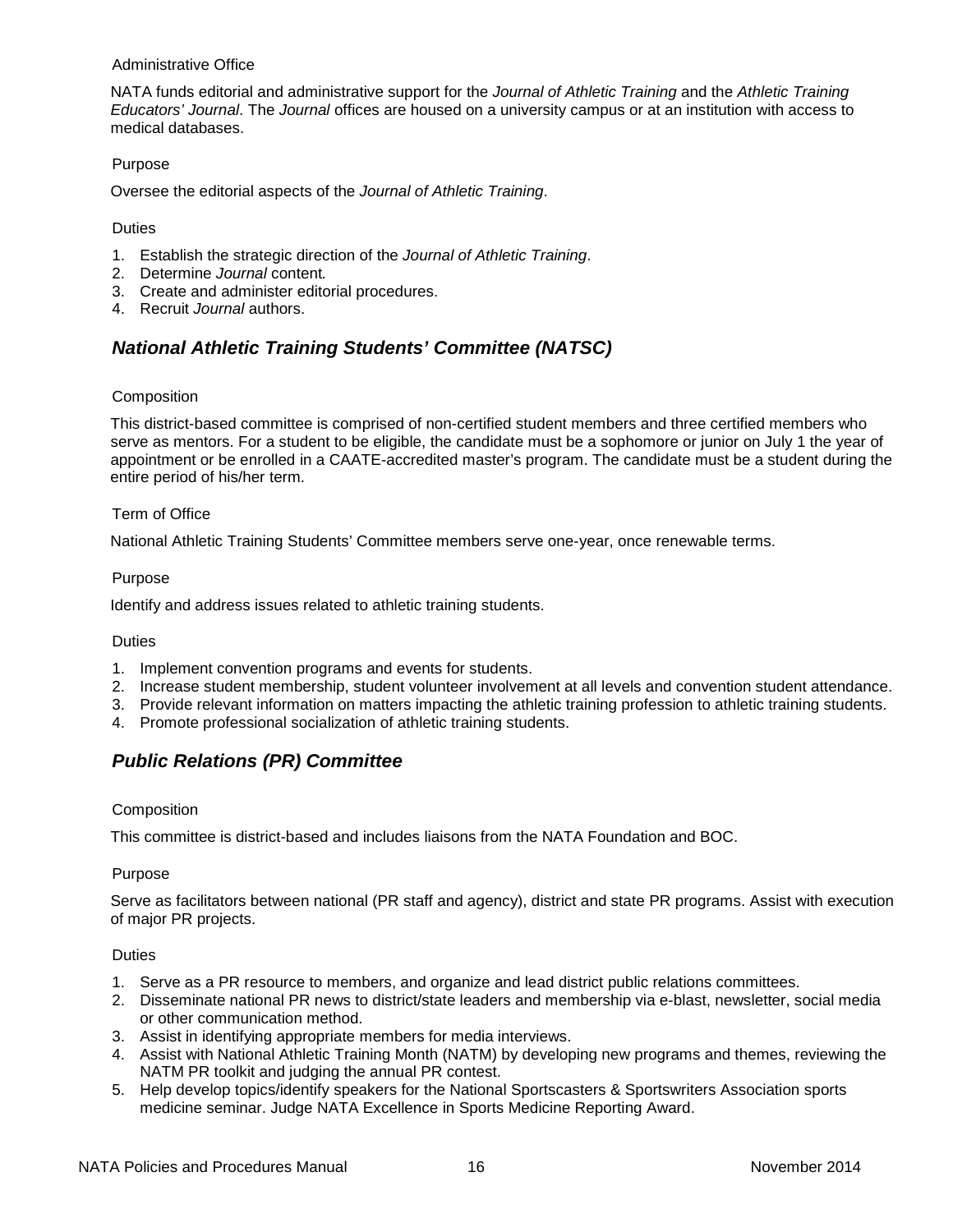# <span id="page-16-0"></span>*Secondary School Athletic Trainers' Committee (SSATC)*

## Composition

This district-based committee is comprised of members from the secondary school setting.

## Purpose

Identify and address issues of concern to secondary school athletic trainers.

## **Duties**

- 1. Study the unique concerns and responsibilities associated with secondary school athletic training.
- <span id="page-16-1"></span>2. Develop programs and initiatives to address these concerns.

# *Young Professionals Committee (YPC)*

## Composition

This district-based committee is comprised of certified members. Eligible candidates have been NATA members at least one year and are 32 years of age or younger by July 1 of the year in which he/she takes office.

## Purpose

Address issues of athletic trainers 35 and younger.

## **Duties**

- 1. Develop strategies to increase recruitment, retention, volunteer involvement and convention attendance among young athletic training professionals.
- 2. Provide programs, activities and educational opportunities to address the needs of young professionals.
- 3. Promote professional socialization of young professionals.

# <span id="page-16-3"></span><span id="page-16-2"></span>**OTHER GROUPS**

# *Federal Legislative Council*

### **Composition**

This council is comprised of board members and members of key committees, appointed by the president, and staff. The council is small and flexible by design to allow for speed and responsiveness. Appointees may change when appropriate to address current needs.

### Purpose

Determine NATA's federal advocacy agenda.

### Duties

- 1. Participate in phone conferences called by the president or staff to deal with federal legislative issues.
- 2. Develop federal advocacy agenda for board approval.
- <span id="page-16-4"></span>3. Approve strategies and approaches to achieve NATA's federal legislative agenda.

## *Project Teams and Workgroups*

### General Information

Project teams and workgroups were created to utilize more volunteers in a meaningful and effective way. They enable NATA to be nimble and responsive as issues arise. Project teams and workgroups allow for added flexibility and a shorter time commitment for volunteers.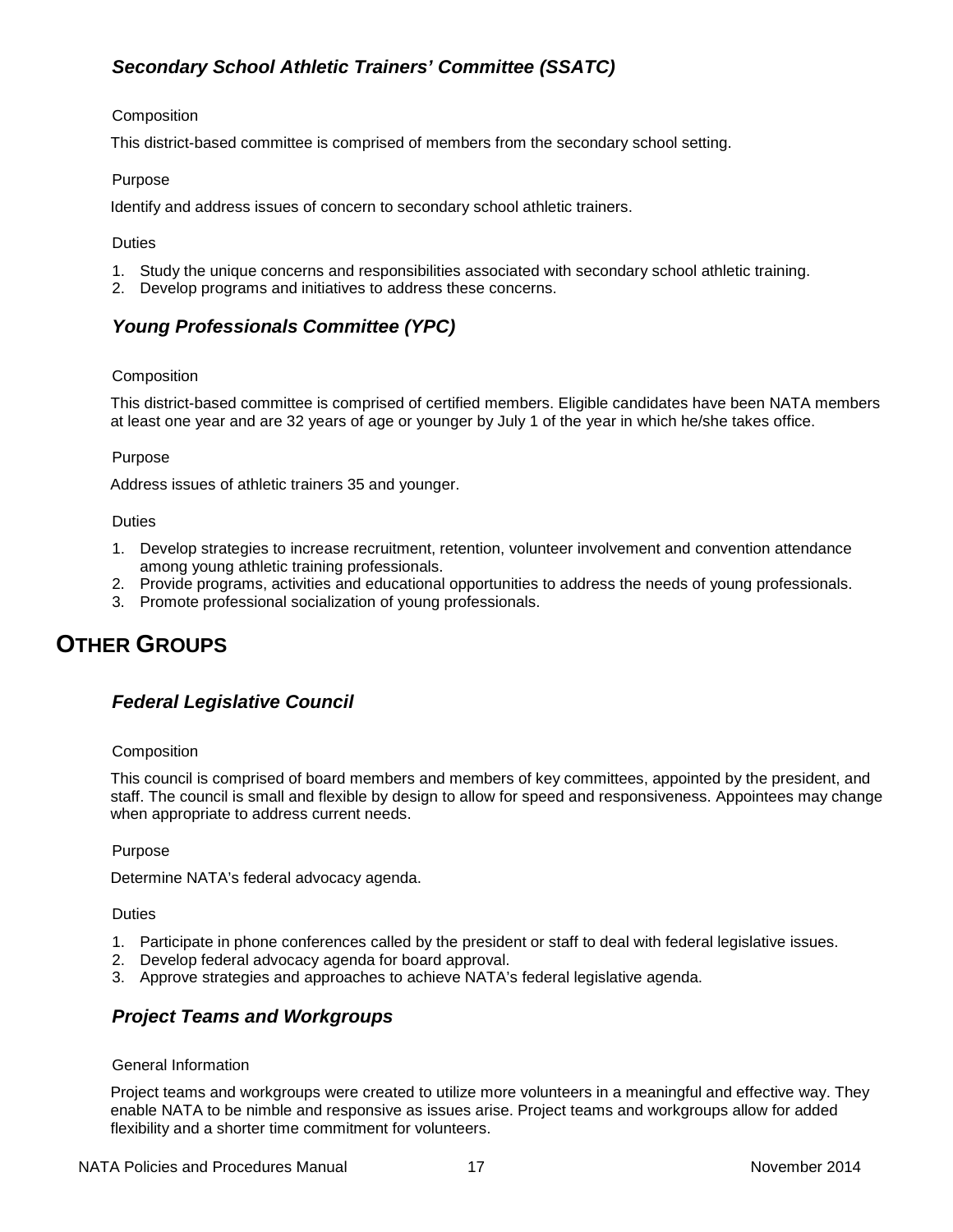Project teams and workgroups are formed to complete a specific project or task, and disband when the task has been completed.

A project team is assigned by a committee, a group or staff. No formal appointment process is required.

A workgroup differs from a project team in that the task is usually assigned by the board, and the workgroup is appointed by the president and approved by the board.

#### **Composition**

Project teams and workgroups consist primarily of NATA certified members, but may include members from other categories or non-members who can contribute to the task at hand.

# <span id="page-17-0"></span>*State Association Advisory Committee (SAAC)*

#### Composition

The State Association Advisory Committee comprises two representatives of each of the four divisions of states. Divisions are based on size rather than NATA districts in order to facilitate problem-solving among states of similar size and resources. Division 1 caucus – state associations under 200 members, Division 2 – 201 to 450 members, Division 3 – 451 to 800 members, Division 4 – more than 800 members. The chair is chosen by the NATA president and approved by the board.

#### Purpose

Identify and address issues directly affecting state associations and coordinate leadership development for state leaders.

#### **Duties**

- 1. Draft, review and recommend for board approval policies and procedures related to state associations.
- 2. Review information materials developed by state associations to ensure consistency with NATA and its committees.
- 3. Provide a forum for state association leaders to develop leadership skills and attributes.
- 4. Liaise with the Board of Directors as needed.

#### Term

Like other committees, SAAC has one-year, three times renewable terms for members, and a two-year, once renewable term for chair.

# <span id="page-17-1"></span>**NATA THINK TANKS**

Think Tanks are online groups offering peer-to-peer learning and collaboration and providing avenues for volunteer involvement in the association. Each Think Tank has a moderator to ensure participants have a safe and enjoyable experience.

#### Moderator Selection

Moderators are chosen for their expertise in the Think Tank content area. Staff may consult association leadership to determine the best fit for each Think Tank.

#### Moderator Term

Moderator terms are ongoing as long as the moderator is willing and able.

#### Moderator Responsibility

Moderators serve as the point of contact for all matters related to their Think Tank. They also agree to:

- 1. Post topics deemed relevant and important to the Think Tank.
- 2. Generate discussion frequently to keep the Think Tank content fresh and relevant.
- 3. Log in to the Think Tank at least once a week to read the messages.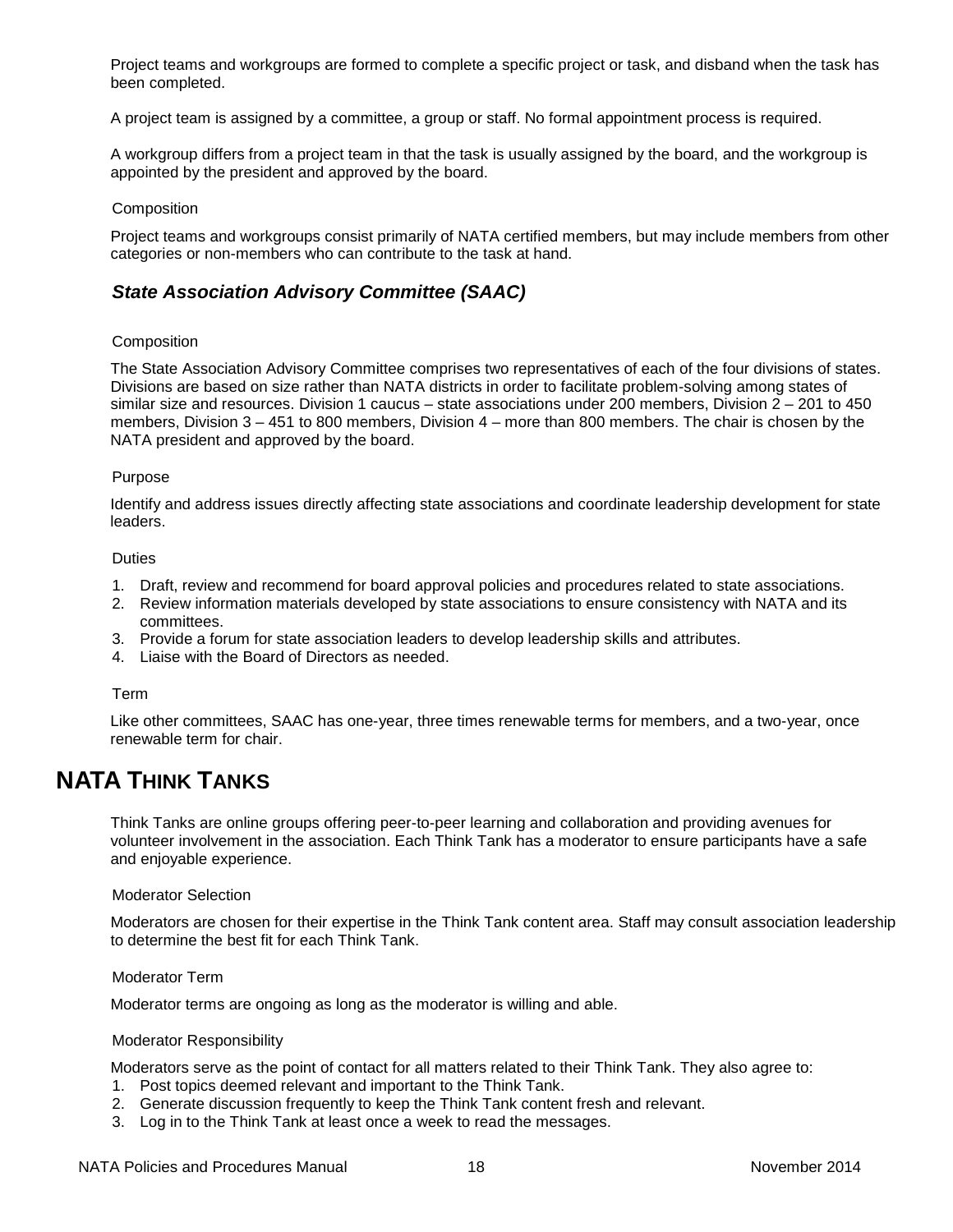4. Remove objectionable content (content that specifically violates the Think Tank Posting Guidelines) and contact the poster to explain the rationale for removal.

# <span id="page-18-0"></span>**LIAISONS TO OUTSIDE ORGANIZATIONS**

A member or organization may request a liaison relationship be established between NATA and another entity. Liaison relationships take time and resources to administer. To be instituted, the relationship should be of significant value for both parties.

The board liaison to liaisons is responsible for evaluating prospective groups and, when suitable, recommending a liaison to the board. Assessment is made by determining whether the entity has:

- a logical and relevant connection between the organization's mission and athletic training, and
- IRS 501(c) non-profit status.

NATA links to the websites of liaison groups. When appropriate, these NATA-affiliated organizations are asked to provide complimentary membership or member website access, subscription and/or meeting registration to NATA's appointed liaison to the group. Affiliate groups are eligible to develop and present a session at the NATA convention. A session proposal form must be submitted by the deadline specified and approved by the NATA convention program committee. NATA funds associated AV costs and room rental. The group pays any speakerrelated and hand-out expense.

### Application Process

- 1. Applicant submits a letter of interest online. It is reviewed by the volunteer engagement associate and liaison to liaisons prior to being forwarded résumé to his/her district director.
- 2. The applicant's district director reviews the application and returns it with either a vote of confidence or a concern to the liaison to liaisons.
- 3. The liaison to liaisons calls the applicant with a "yes" or "no" and notifies the applicant's district director when the application and appointment is complete.

### **Selection**

The board liaison to liaisons appoints a certified member (if appropriate) as the liaison representative to an approved organization.

### Term of Office

The term of appointment shall be two years. Liaison representatives may serve one additional term upon approval by the board liaison to liaisons.

Renewals are not automatic, but are based on an evaluation of the liaison's involvement, contribution and ability to participate.

#### Liaison Duties

- 1. Arrange to receive complimentary subscription or membership to the organization. Monitor organization's newsletter, journal and other publications.
- 2. Investigate means of providing relevant NATA information to the organization, such as through its newsletter or other publications, and send that information to the organization.
- 3. Submit liaison report to the NATA board once a year.

### Funded Liaisons

- 1. Attend organization's meetings and present to or consult with the organization's board, executive committee or CEO.
- 2. If NATA exhibits at a liaison organization meeting, the liaison is asked to staff the booth.

### Unfunded Liaisons

- 1. Correspond once annually, sharing relevant NATA information with the organization and requesting pertinent information in return.
- 2. Liaisons who do not already attend meeting(s) of the organization should attempt to arrange in advance for an NATA member attending the meeting to submit a report.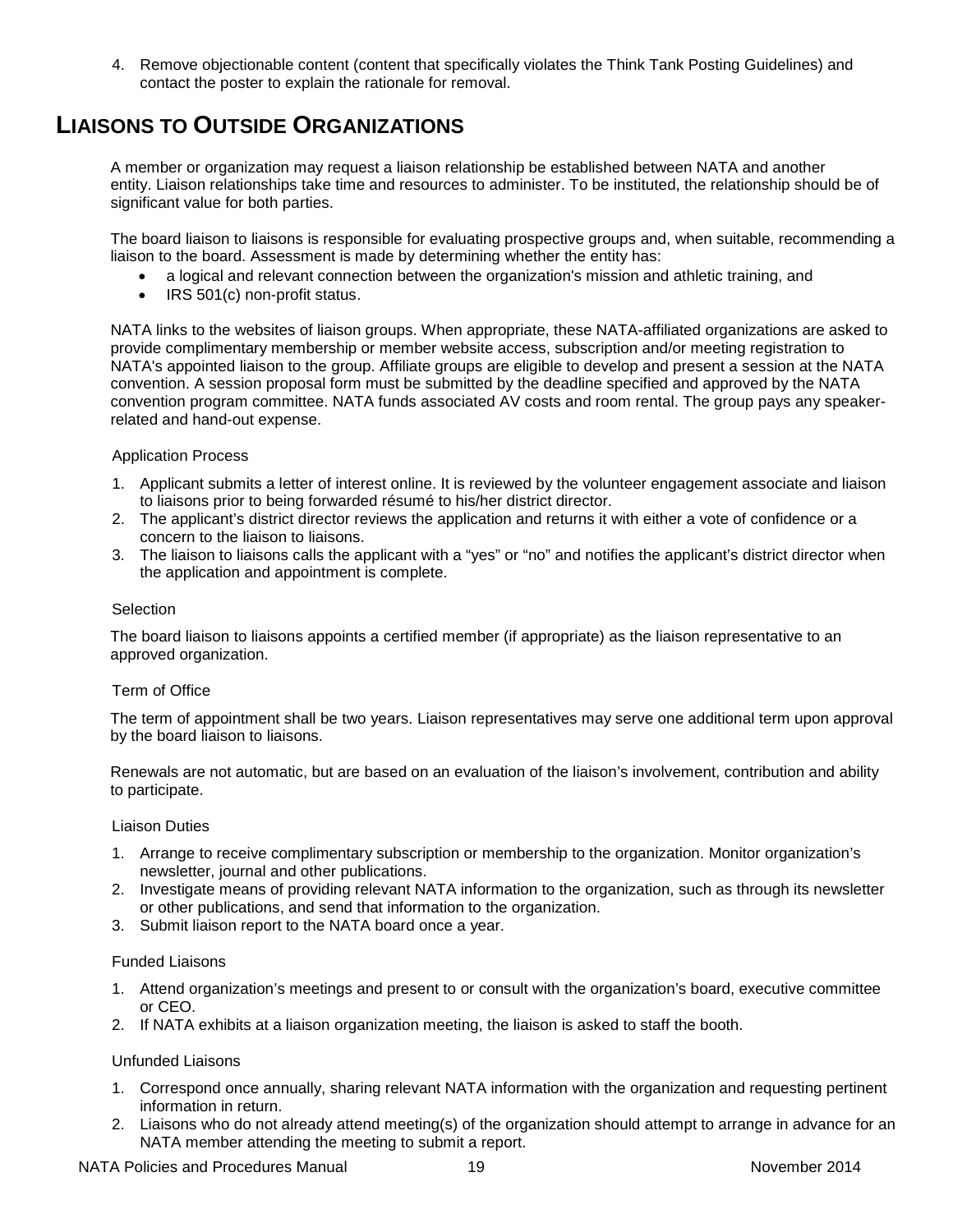### Expenses

A liaison representative shall not incur any expenses for which NATA is responsible unless authorized by the board of directors and included in the budget.

## Agreements

A liaison representative is not authorized to make any agreements between NATA and the liaison organization.

Website Links

Organizations with an established NATA liaison relationship may link to the NATA website. NATA may link to the group's website with staff review and approval.

# <span id="page-19-1"></span><span id="page-19-0"></span>**EXPENSE REIMBURSEMENT**

# *General Guidelines*

NATA members, employees and non-members may be authorized for travel on NATA business. For the sake of simplicity, NATA-authorized travelers are referred to as members in the following policy.

- 1. Travel and related expenses must be approved in advance by the executive director, president or board. As a general rule, NATA reimburses the approved traveler for his/her expense only (no family members, colleagues or other members).
- 2. Members should plan ahead to avoid late conference registration fees, higher airfares and similar costs that escalate as the date gets closer.
- 3. Many NATA meetings occur at the NATA convention. Since it is expected members will already be attending the convention, NATA generally does not reimburse for member participation at meetings and events held during the convention.
- 4. NATA does not wish to cause a hardship to those traveling on association business. Upon request, NATA can provide a travel advance to offset out-of-pocket expense. If actual expense is less than the advance received, the member should attach a check made out to NATA for the balance when submitting the expense reimbursement form.
- 5. Members may submit expenses as they are incurred in advance of the meeting to allow for more prompt reimbursement.
- 6. Members unable to use a personal credit card for conference registrations and hotel reservations should contact their committee's staff liaison to make alternate arrangements.
- 7. Members are required to submit a liaison, committee, trip activity or other appropriate report with the reimbursement request.
- 8. Expense reimbursement requests should be submitted to the appropriate NATA staff liaison within 5 days after the trip/activity.
- 9. NATA strives to mail expense reimbursement checks within seven days of receiving the reimbursement request.
- 10. Original receipts must accompany hard-copy, signed expense reimbursement forms. If the member submits a report through NATA's online expense reporting software, the uploaded version of the receipt is acceptable.
- 11. Charges to the NATA credit card or those billed directly to NATA, such as airfare, should be listed and circled on the expense reimbursement form. Attach the receipt, but do not include the amount in the reimbursable total.
- 12. NATA provides reimbursement to either the member or the institution where the member is employed.
- 13. In no case shall a member receive dual reimbursement. If an individual inadvertently receives reimbursement from his/her institution and NATA, the individual should return the duplicate amount to NATA.

# <span id="page-19-2"></span>*Eligible Expenses*

Members should exercise discretion when incurring an expense, and should only do so when it is reasonable and necessary.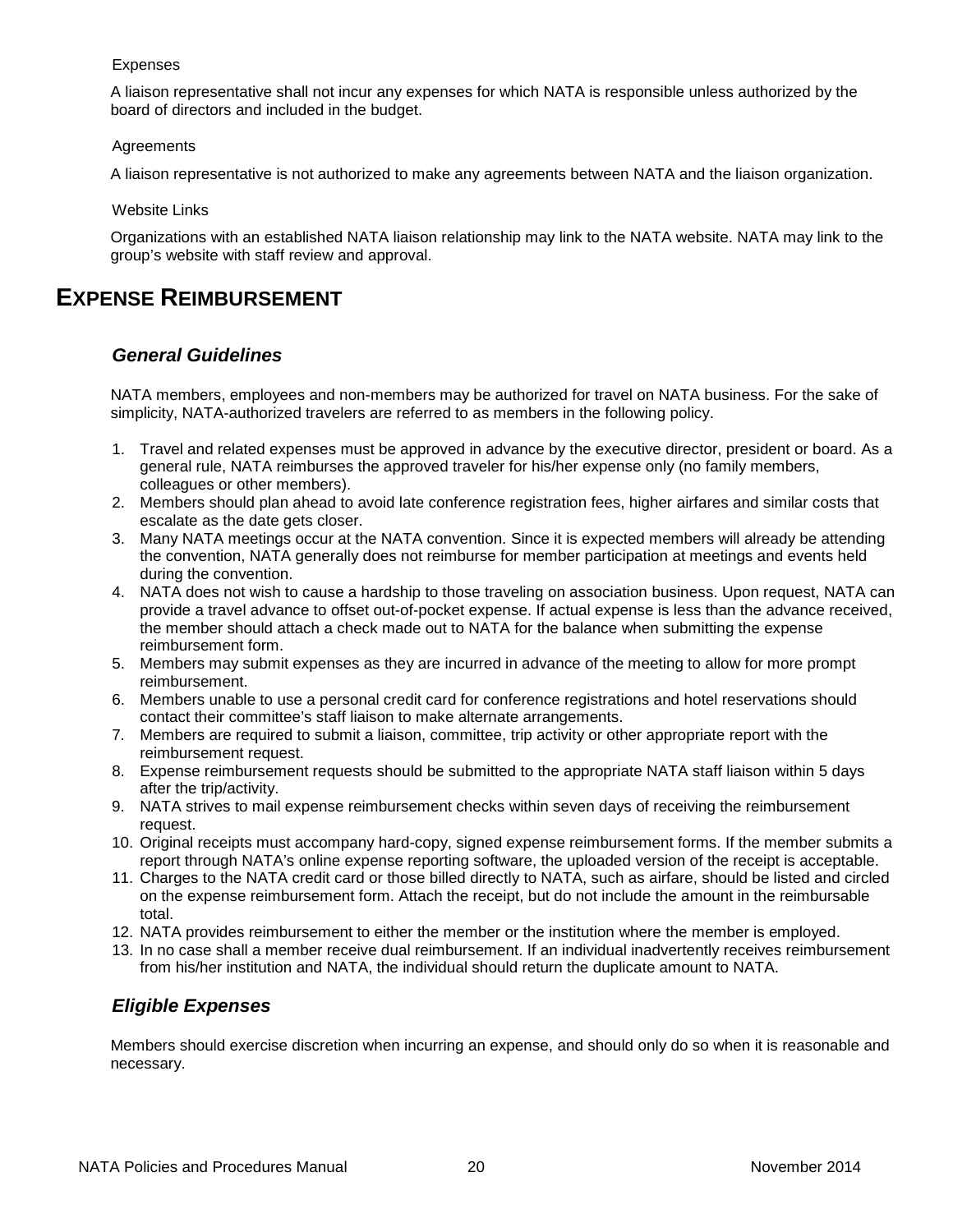**Transportation** 

- 1. Airfare should be secured through the official travel agency of NATA. The least expensive, direct-route flight should be selected. Those who do not utilize NATA's travel agency must obtain competitive rates and submit a flight itinerary to the meetings department.
- 2. If airline vouchers are available, they should be utilized for flights priced above a specified amount. This figure is set by the meetings department in conjunction with the travel agent and will be adjusted as the economy fluctuates.
- 3. NATA will fund the cost of checking a bag, but does not pay overweight luggage fees for personal luggage.
- 4. A member may be reimbursed for driving to a meeting if the total cost of transportation (including mileage, meals on the road, parking and other related costs) does not exceed the least expensive direct-route airfare. Mileage reimbursement, which covers the cost of gasoline and other auto expenses, is paid at the current IRS rate. Parking is not included in mileage calculations and may be submitted.
- 5. If several members share a vehicle, only the owner of the car is reimbursed for mileage.
- 6. Prior authorization is required for rental cars, which will be obtained through NATA's official travel agency and may only be driven by members who are authorized drivers.
- 7. Taxis should only be used when less-expensive alternatives are not feasible. Original receipts must be submitted for fares over ten dollars.

## Food

- 1. Members should eat at moderately-priced establishments.
- 2. For meals not provided by NATA, a maximum of \$10 for breakfast, \$20 for lunch and \$35 for dinner, for a cumulative total not to exceed \$65 per day is allowed. These amounts are inclusive of food, beverage, tax and tip.
- 3. Occasionally a member will obtain prior authorization to pay meal expense for others, such as a chair whose committee is funded for a meal. If this is the case, please specify the approved meal function and the diners on the bill.
- 4. NATA will reimburse for room service charges up to the allowed maximums.
- 5. NATA does not pay room service tips that are in addition to the delivery fee.
- 6. Mini-bar usage by members is discouraged because of exorbitant prices. It does not provide the best value for the \$65 per day limit.

### Incidental Expenses

- 1. Members are encouraged to use the most cost-effective technology when communicating electronically. Utilize local or toll-free access numbers for the member's Internet Service Provider when possible.
- 2. Tips for baggage handling are acceptable but should be reasonable.
- 3. Tips for taxi fare will be reimbursed up to fifteen percent of the total fare.
- <span id="page-20-0"></span>4. NATA does not pay housekeeping tips.

## *International Travel*

International travel presents a significant out-of-pocket expense. To alleviate this financial pressure, members approved for international travel may take advantage of the options offered in items 4, 5 and 6 of General Guidelines.

- 1. International airfare must be booked through NATA's official travel agency.
- 2. Members book their own conference registration and hotel reservations.
- 3. Members are responsible for their own currency exchange. Do not send foreign currency to NATA with your expense report to reduce outstanding expense.
- 4. Members should convert foreign currency to US dollars when submitting expense reimbursement requests. Monthly or online credit card statements should be used to determine actual cost.

# <span id="page-20-1"></span>**CORPORATE SPONSORSHIP**

NATA has a corporate sponsorship program to help fund public relations, education, membership services, research and other programs to benefit and enhance the image of the athletic trainer and the profession of athletic training.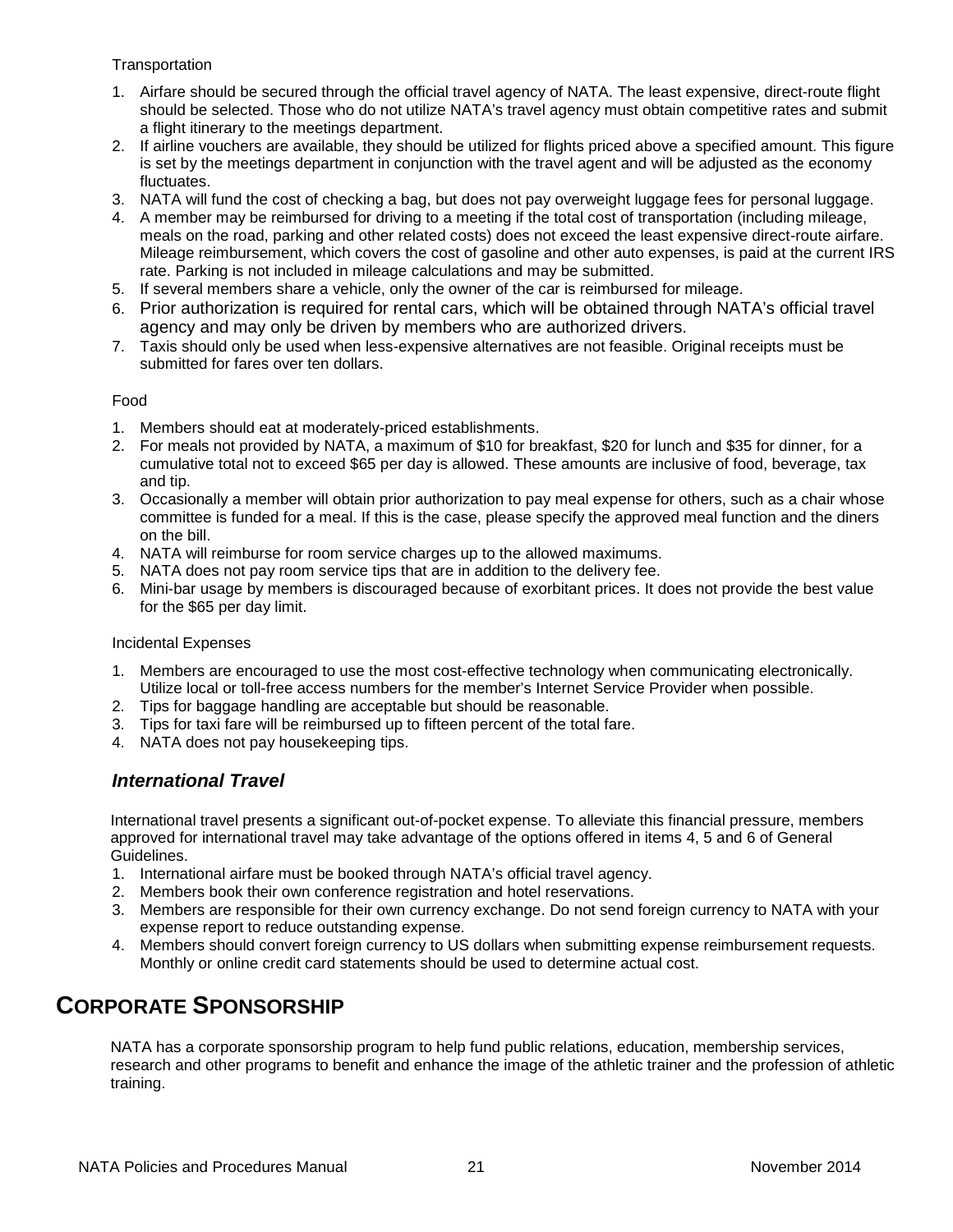The board has directed staff to administer the sponsorship program. Proposals and contracts are generated by NATA staff and signed by the executive director. The board of directors approves companies before staff proceeds with negotiations.

NATA contracts award exclusivity to Founding Strategic Partners at the national and district levels. Districts receive a portion of sponsorship funds. In return, the districts are asked to avoid taking on Founding Strategic Partner competitors as sponsors. Districts are also asked to provide upon request a complimentary district meeting booth and/or title sponsorship of an educational session.

# <span id="page-21-1"></span><span id="page-21-0"></span>**INTELLECTUAL PROPERTY**

# *Volunteer Intellectual Property Agreement*

Volunteers are asked to sign a form in which the signee and the NATA agree that work and materials developed, created or written – as a committee, workgroup or board member, or in any other volunteer capacity for NATA – shall be deemed work-for-hire under copyright, intellectual property and other laws. NATA is granted sole and exclusive ownership of all such work. Signee waives all claims and/or so-called "moral rights" to the work, and assigns these rights to NATA.

# <span id="page-21-2"></span>*Journal of Athletic Training*

Reprint permission for *Journal of Athletic Training* articles is granted by the *JAT* editorial office and the Copyright Clearance Center.

## <span id="page-21-3"></span>*NATA Logo*



The NATA corporate logo and AT Expo logo are trademarked and may only be used by NATA. The *NATA Graphic Standards Manual*, available from the national office, specifies usage and permission requirements for other versions of the NATA logo(s).

## <span id="page-21-4"></span>*Position Statements*

Position statements are produced by the NATA Research & Education Foundation Pronouncements Committee, and are approved by both the NATA Foundation and the NATA boards. Position statements are the intellectual property of NATA.

## <span id="page-21-5"></span>*Competencies*

NATA has licensed the use of the athletic training competencies to the Commission on Accreditation of Athletic Training Education (CAATE). Reprint rights are granted by the CAATE.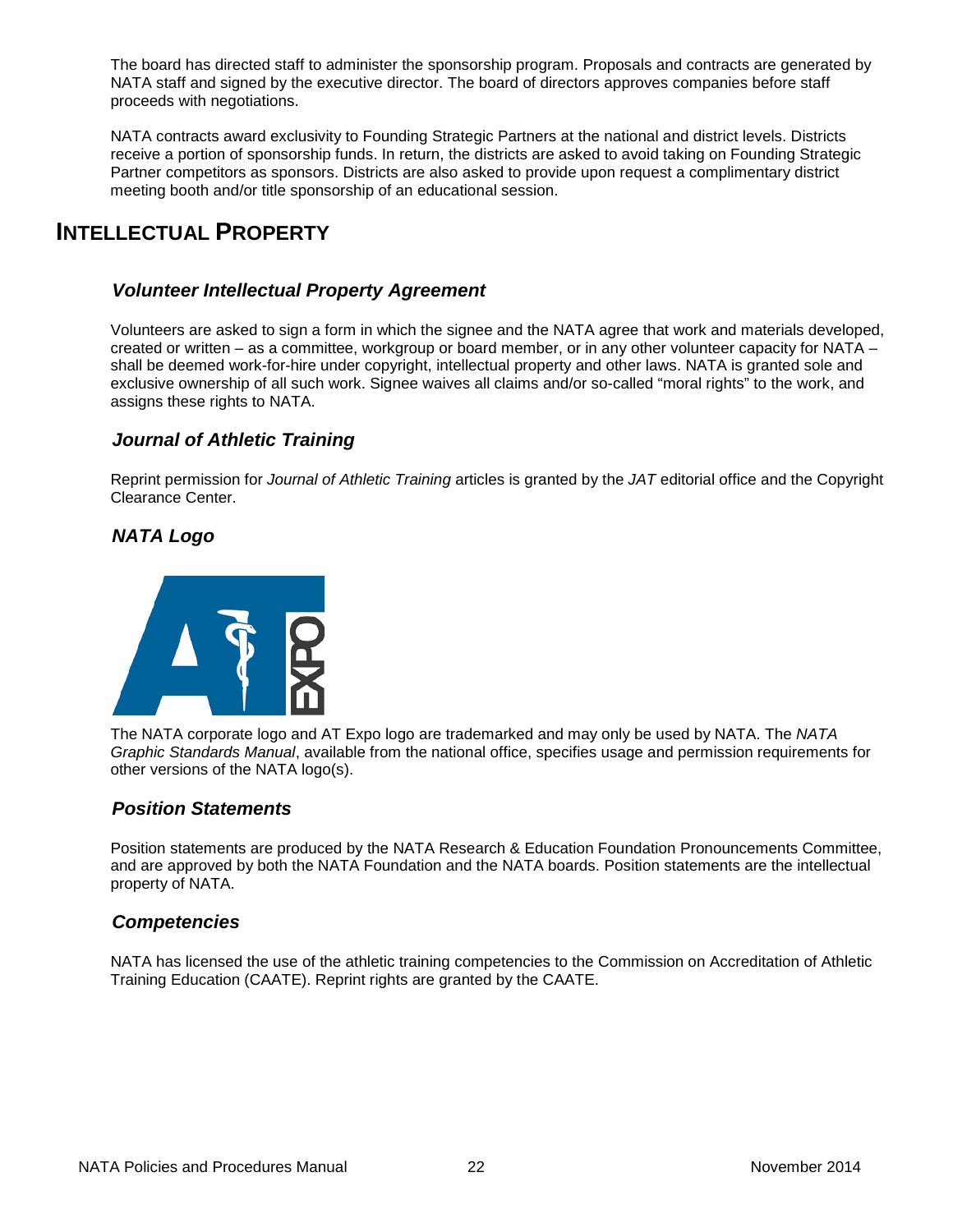# <span id="page-22-1"></span><span id="page-22-0"></span>**NATA-SPONSORED MEETINGS AND EVENTS**

# *Benefits to VIPs and Volunteers Presenting or Assisting*

#### Honorary and Retired Members

Honorary, retired associate and retired certified members receive complimentary registration to the NATA convention.

#### Immediate Past President

The immediate past president receives complimentary lodging for the two conventions following the completion of his/her term of office.

#### Presenters, Assistants and Convention Volunteers

NATA endeavors to fairly compensate individuals who present, participate or volunteer at the NATA convention and other educational meetings. NATA reimburses authorized travel and meal expense according to NATA policy. The meetings department maintains the board-approved volunteer policies. The knowledge initiatives department maintains the board-approved presenter and assistant policies. Copies are available upon request.

## <span id="page-22-2"></span>*NATA Promotion of Commercial Events*

NATA only publicizes convention events presented by NATA Strategic Partners, NATA Sponsors, Convention Sponsors and association service providers.

## <span id="page-22-3"></span>*Convention Registration, Attendance and Exhibit Policies*

Other policies relating to convention registration and attendance are stated on the NATA Advance Registration Form and the NATA Exhibit Booth Application & Contract.

# <span id="page-22-5"></span><span id="page-22-4"></span>**MEMBERSHIP PROCEDURES**

## *Discrimination Policy*

<span id="page-22-6"></span>The National Athletic Trainers' Association does not discriminate against any legally protected class.

## *Application for Membership*

The NATA member services department processes membership applications, which must include dues payment.

The membership application requires applicants and renewing members to declare under oath and penalty of disqualification if they have been convicted of a felonious crime. Applicants and renewing members with such convictions are referred to the Committee on Professional Ethics for review and approval prior to acceptance into the association.

## <span id="page-22-7"></span>*Proof of Membership*

<span id="page-22-8"></span>Members can verify their membership by accessing their online membership record.

## *District Affiliation*

Except those who live outside the U.S. and its territories and otherwise noted here, an association member must hold district membership, which is determined by the preferred mailing address.

International members may choose to affiliate with and pay dues to any district that accepts international members.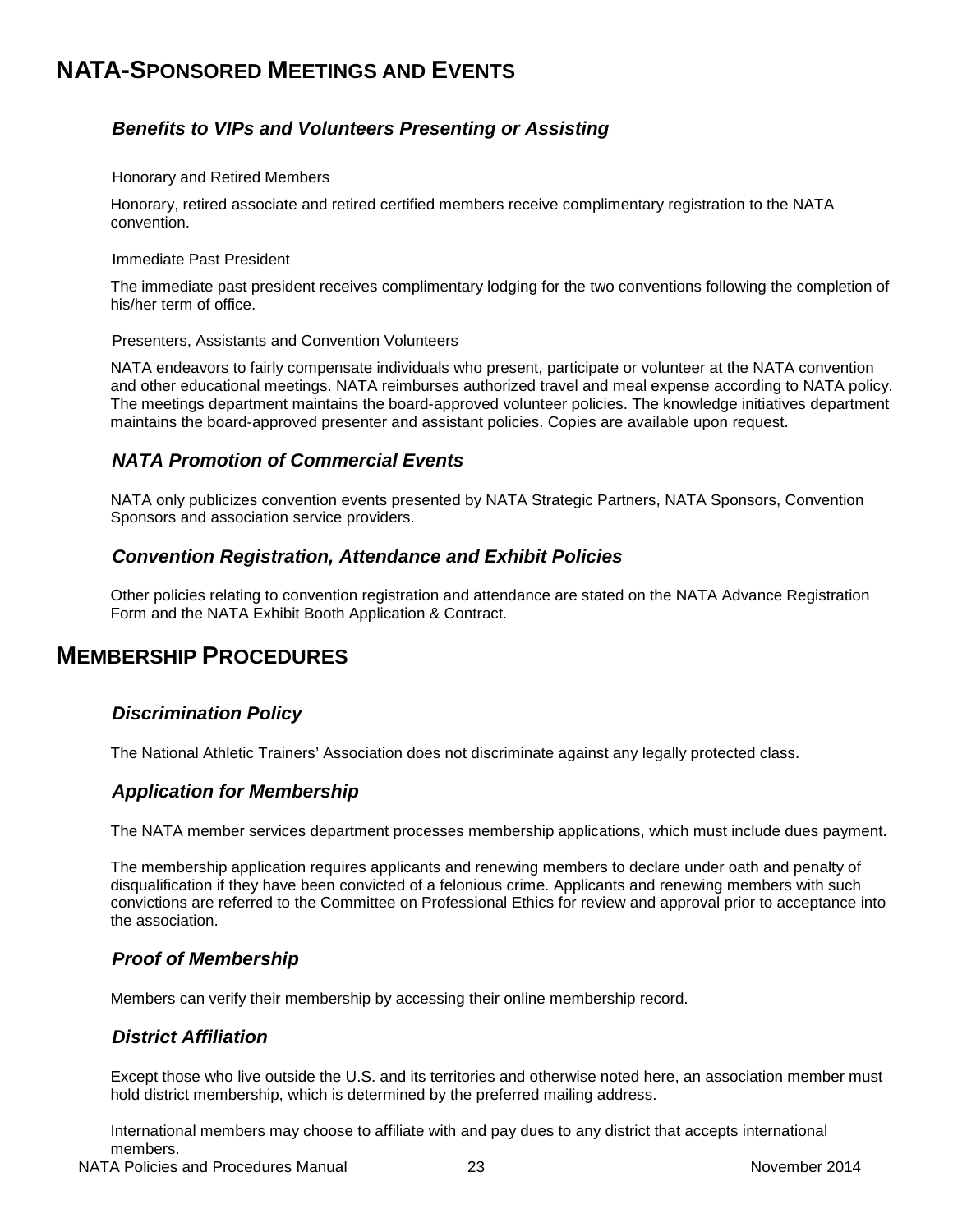If a member moves to another district, the member services department transfers the member to the new district. The district secretary shall be notified of the change. Any difference in dues from district changes is waived for the current membership year.

## <span id="page-23-0"></span>*Membership Categories*

#### Certified – Regular

An individual who holds the ATC (Athletic Trainer, Certified) credential and is in good standing with the Board of Certification, Inc.

Certified regular members in good standing may vote on association matters, hold NATA office and serve on committees, workgroups, project teams and as NATA liaisons.

#### Certified Retired

A former certified member with twenty years of NATA membership who has resigned certification with the BOC and resigned any form of state licensure or regulation is moved to retired status.

Retired members may vote on association matters. A retired member must agree not to practice athletic training. A retired member does not use the ATC credential, but may use AT Ret.

Retired members receive free dues and convention registration but do not receive CEUs from the NATA convention.

#### Certified – International

A certified individual whose residence is located outside the ten districts and is in good standing with the Board of Certification, Inc.

An individual temporarily stationed overseas with the military does not change membership categories and is not eligible for membership in the certified-international category.

Members in this category may vote on association matters and serve on committees, workgroups, project teams and as NATA liaisons.

#### Non-certified – International

An individual who meets the requirements for certified-international membership but is not certified.

#### Associate

An NATA member who is a state licensed health care professional or individual working in athletic education, research, medicine or other profession related to athletic training.

Associate members may note vote on association matters.

A certified member whose certification is no longer in good standing with the BOC is changed to associate member.

#### Associate Retired

A former associate member with twenty years of NATA membership who has resigned his/her state licensure. A copy of the confirmed resignation must be forwarded to NATA.

Associate retired members may not vote on association matters. Associate retired members must agree not to practice athletic training.

Associate retired members receive free dues and convention registration but do not receive Continuing Education Units (CEUs) from the NATA convention.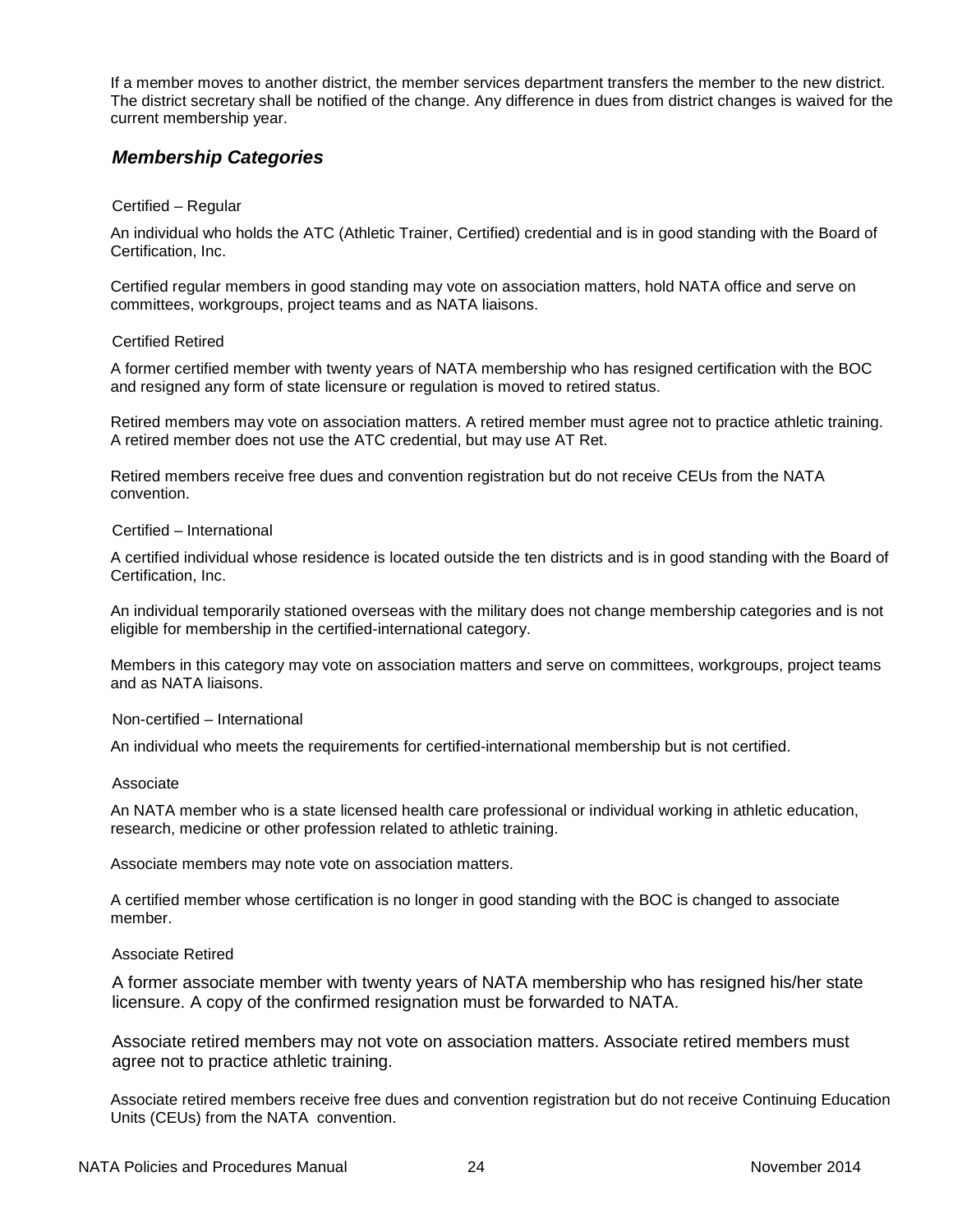### Certified - Student

A certified individual enrolled as full time graduate student working toward an advanced degree at an accredited college or university. A combined total of five years is allowed in this category.

A member requesting certified-student membership category must fax, email or mail proof of full-time academic enrollment (for example, Enrollment Verification Certificate or letter to the registrar) to the member services department.

Certified students may vote on association matters, hold NATA office and serve on committees, workgroups, project teams and as NATA liaisons.

#### Non-certified – Student

An individual enrolled as full-time undergraduate or graduate student studying athletic training in a college or university who has not fulfilled BOC requirements for certification. A combined total of eight years (undergraduate five, graduate three) is allowed in this category. At that time, the individual is transferred to associate member status.

#### Corporate Member

Corporate members are companies that supply and/or manufacturer athletic training materials, supplies, equipment or services.

Individuals representing corporate member companies are not eligible for district affiliation. They may not vote or hold NATA office, unless they meet the requirements of another member category that offers those privileges.

#### Honorary

The NATA board awards honorary membership to eligible persons who promote and show profound interest in the profession and have been recommended by the Honors and Awards Committee. An individual may be awarded NATA honorary membership by NATA.

<span id="page-24-0"></span>In addition to receiving complementary convention registration, honorary members do not pay dues.

## *Change of Status*

A member whose change in status affects his/her membership category should notify the national office. A member requesting a change to a student membership category must fax, email or mail proof of full-time academic enrollment (for example, Enrollment Verification Certificate or letter from the registrar) to the member services department.

The NATA member services department reclassifies members determined to be in the wrong class. The member, who is notified of the change and billed, is held responsible for any monies owed. If dues for the new category are less, no refund is issued.

## <span id="page-24-1"></span>*Dues*

## <span id="page-24-2"></span>*National Dues, Dues Discount and Relief*

National dues are set by the board of directors and are prorated based on the date the application is received by NATA. The membership year is January 1-December 31. NATA offers several programs to alleviate the cost of dues.

#### Career Starter Dues

A certified individual who has been BOC certified one year or less receives a reduction in dues for the first full billing cycle.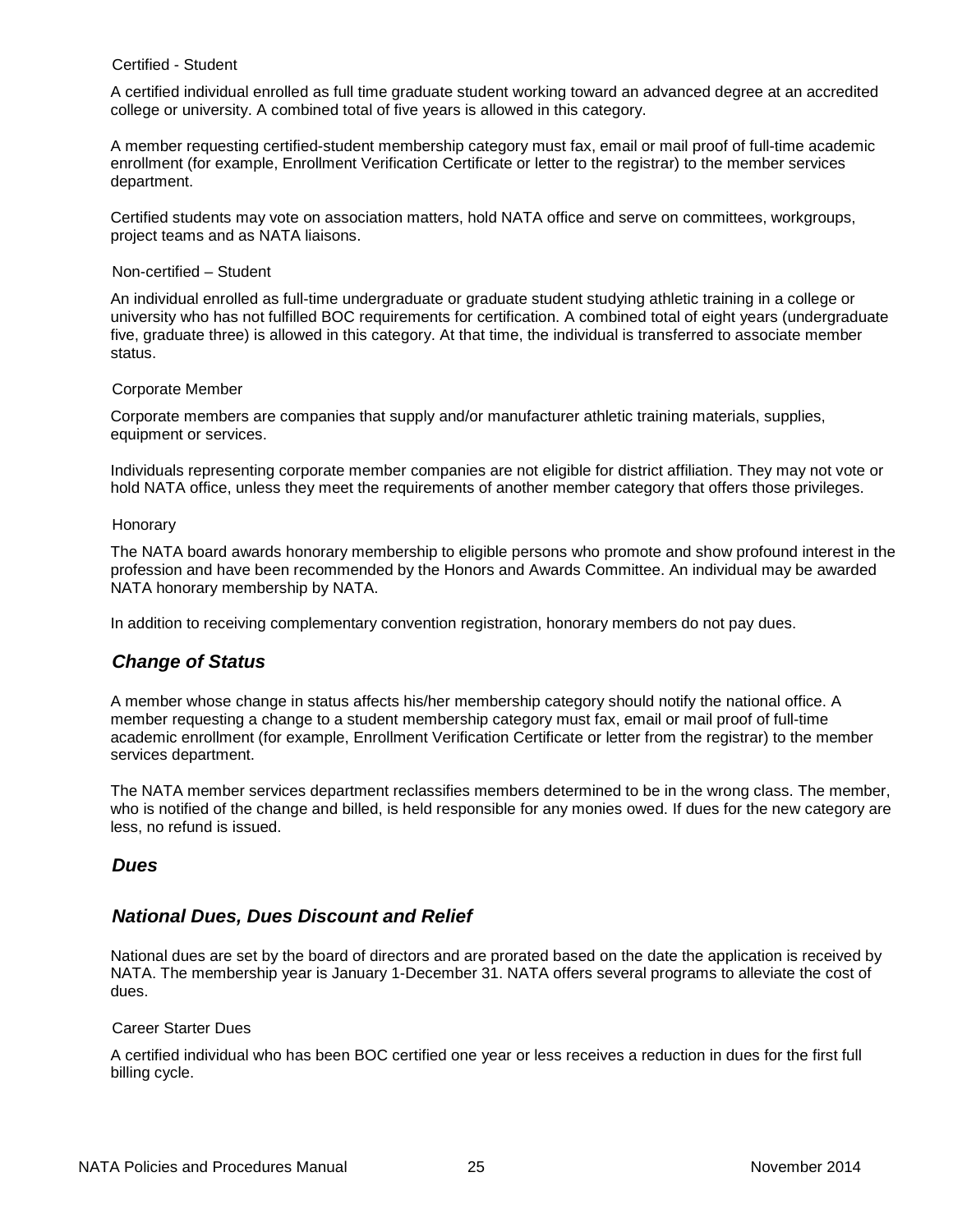#### Shared/Green Discount

Certified and associate members sharing the same home address may obtain a discount by asking to receive one copy of the *NATA News* and the *Journal of Athletic Training* per two members.

#### Certified Military – Inactive

A certified member in the Reserves who submits proof of active military service may request certified militaryinactive status for a maximum of two years. The member, who does not pay dues and does not receive member benefits, may resume certified membership without a break in service if no more than two full billing cycles have transpired.

#### Hardship

A member experiencing extraordinary financial hardship may request hardship status and pay reduced dues while maintaining full membership benefits. Reapplication must be made after one year. This option has a maximum of two billing cycles and is not publicized.

## <span id="page-25-0"></span>*District and State Dues*

District dues are set by each district and may include state dues. District dues collected by NATA are paid to the appropriate district several times a year, according to a schedule established by NATA in cooperation with the District Secretary/Treasurers Committee. District dues are not prorated.

## <span id="page-25-1"></span>*Payment of Dues*

Dues, which are non-refundable, must be paid in U.S. funds. Members may pay dues in full or in installments, with final payment made on or before February 15.

A member whose check returns twice for insufficient funds is assessed an administrative fee of \$25 in addition to the amount of the check.

## <span id="page-25-2"></span>*Collection of BOC Fee*

For members who choose the discounted BOC fee option, NATA will collect and remit the BOC recertification fee on their behalf. The fee is included in the professional development invoice. To receive the NATA member discount, the member must pay the invoice in full by April 30.

## <span id="page-25-3"></span>*Member Renewal, Suspension and Cancellation*

Membership renewals occur November 1 for the upcoming calendar year. Payment is due December 31. Members whose dues are not paid by February 15 are suspended. Suspended members may not vote on association matters or serve on committees, workgroups, project teams or as NATA liaisons. They do not receive *NATA News*, the *Journal of Athletic Training*, or have access to the members-only section of the website.

Those who do not renew their membership by September 30 are cancelled. Individuals who allow their membership to lapse must reapply for membership.

Unpaid balances, such as convention, event or other fees, will be added to the member's next dues invoice. Failure to pay the account in full will result in membership suspension.

# <span id="page-25-5"></span><span id="page-25-4"></span>**MEMORIAL AND DONATION GUIDELINES**

## *Memorials*

NATA has established these guidelines to demonstrate concern and compassion for nationally-involved volunteers, staff and their loved ones in times of bereavement.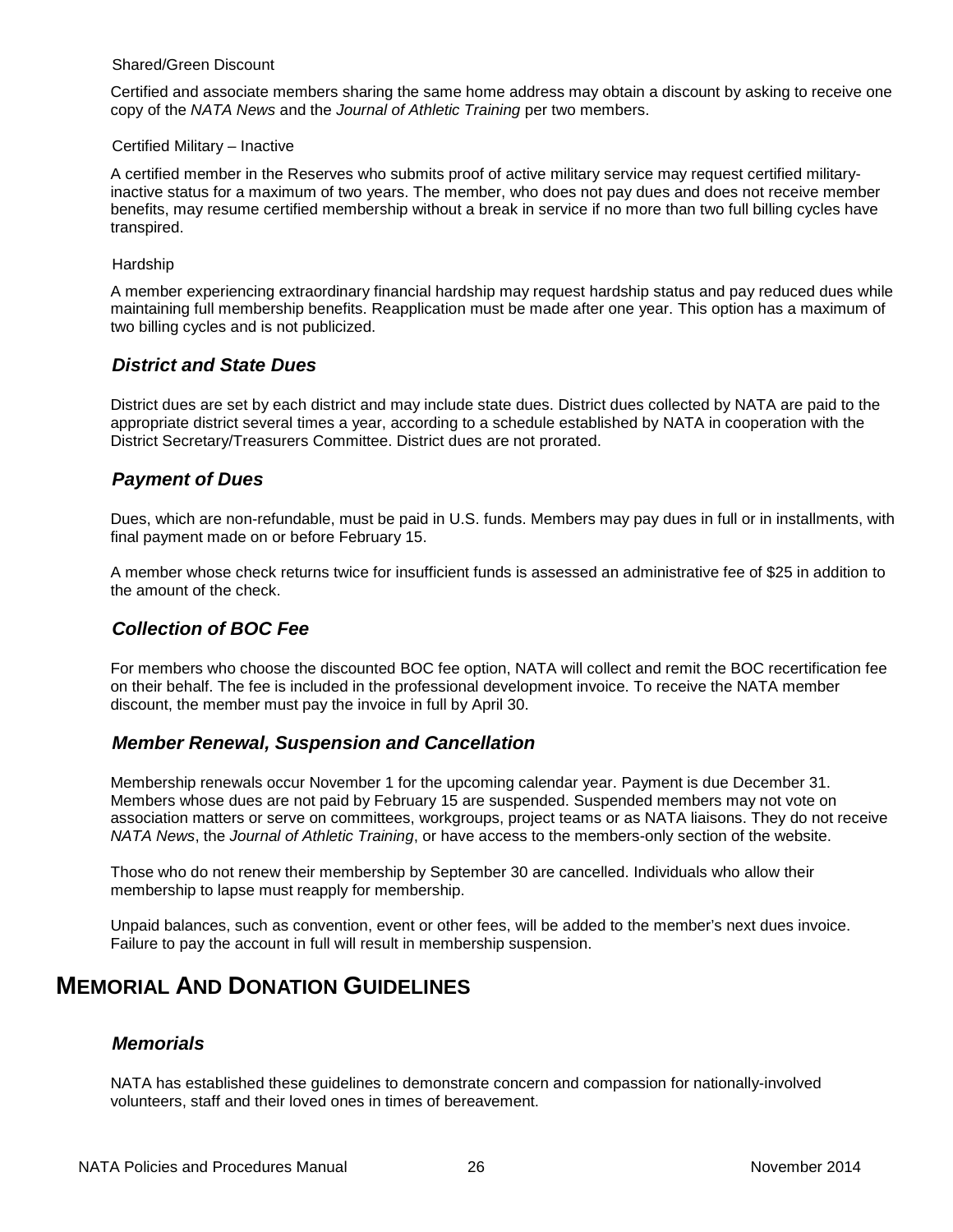Highly publicized member death in the line of duty (ex. plane crash traveling to a competition). An NATA representative, preferably the district director or close-by past president, may attend the memorial service. If necessary, this will be at NATA's expense.

Upon the death of

- current board member, committee chair or nationally-active member
- current or past president, executive director, national office holder or NATA Hall of Fame member
- staff or immediate family of staff

<span id="page-26-0"></span>Flowers up to \$100 inclusive or \$100 donation to specified (preferably related) cause.

# *Donation Requests*

Because of limited resources, NATA is unable to participate in all member-related fundraising drives. For example, the NATA is not in a position to purchase game day program ads or donate to pre-game or halftime activities where our members are honored or showcased.

The board supports contributing to education, scholarship, building and sports medicine funds that honor longtime NATA members.

| Board and Hall of Fame members, past and present |         |
|--------------------------------------------------|---------|
| Living                                           | \$250   |
| Memorial                                         | \$500   |
| Executive director and president                 |         |
| Living                                           | \$1,000 |
| Memorial                                         | \$5,000 |

Occasionally the board may decide circumstances warrant special consideration outside of these guidelines.

# <span id="page-26-1"></span>**RECORD RETENTION POLICY**

To comply with legal requirements and standard business practice, NATA policy is to dispose of and store business documents according to the schedule below.

Documents to be retained for the life of the organization:

- 1. Tax returns
- 2. Financial statements (audited)
- 3. General ledgers
- 4. Income tax filings and payment records
- 5. Fixed asset records
- 6. Legal files and documents relating to organization
- 7. Board of Directors Disclosure Statement and Intellectual Property Agreement
- 8. Minutes of board of directors meetings
- 9. Minutes of committee, workgroup or project team meetings.

Documents to be retained for seven years:

(After three years these should be stored offsite, with the destruction date listed on the carton)

- 1. Cancelled checks and bank statements
- 2. Bank reconciliations
- 3. Vendor invoices
- 4. Payroll records after payment
- 5. Personnel records (after termination)
- 6. Monthly un-audited financial statements
- 7. Contracts (after expiration date)

Documents to be retained for three years:

- 1. Deposit records
- 2. Employment applications for candidates not employed.
- 3. Insurance records/policies (after termination of policy)

NATA Policies and Procedures Manual 27 27 November 2014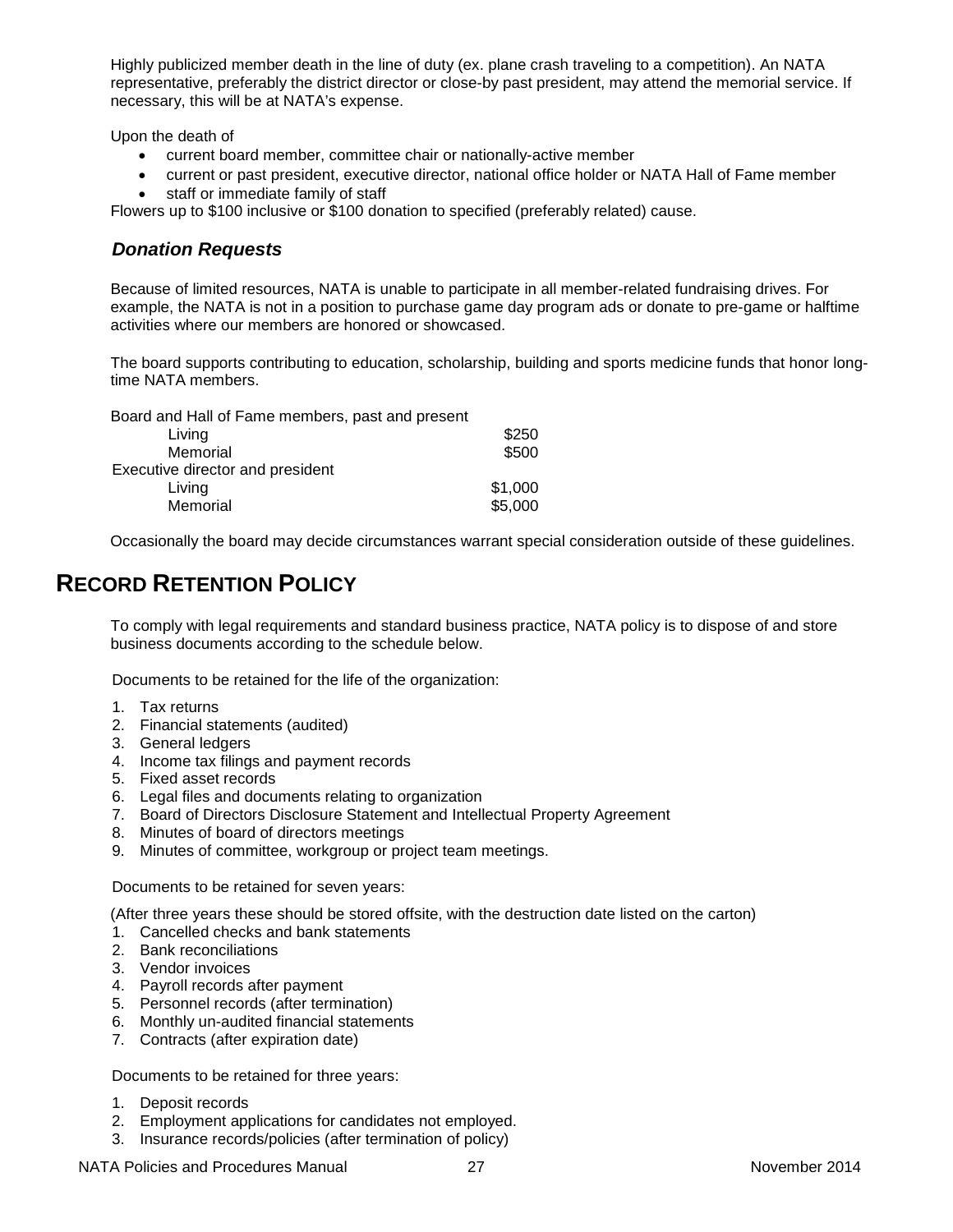Documents to be retained for one year:

1. Employee benefits plans (after termination of plan)

# <span id="page-27-1"></span><span id="page-27-0"></span>**COMPLAINT PROCEDURES**

# *Handling Complaints Regarding Misrepresentation of Certification*

Complaints/allegations regarding the misuse or unauthorized use of the ATC and/or C.A.T. certification marks are to be sent to the Board of Certification ("BOC") national office, and, if appropriate, the NATA Committee on Professional Ethics (COPE).

# <span id="page-27-2"></span>*Reporting and Investigating Wrongdoing Policy*

NATA has a responsibility for the stewardship of member and employee contributions and resources. In fulfilling that responsibility, the association is committed to compliance with laws and regulations to which it is subject.

In addition to complying with the law, it is NATA's policy to promote ethical practices and ethical treatment of its members and employees. Whether known or suspected, instances of misuse of association resources or other improper activities should be reported and appropriately investigated. Members and employees have a responsibility to each other and to the organization to maintain an environment in which problems are addressed immediately, and they are therefore protected from retaliation for making such reports.

The association endorses and utilizes internal controls and operating procedures intended to detect and prevent improper activities. If those controls or procedures fail to safeguard against irregularity, or if intentional or unintentional violation of laws or regulations occur, it is the policy of the association that members and employees are encouraged to report those irregularities and violations.

NATA prohibits hiding, destroying, altering or falsifying documents to prevent their use in litigation or other official proceedings. Toward that end, the association will have and regularly review a document retention policy. Officers, members, and employees of the association are expected to adhere to this policy.

Last, the association (through its Disclosure Statement and Intellectual Property Agreement) has asked the board of directors to disclose any real, perceived, or potential conflicts of interest that relate to board duties or deliberations, and to recuse themselves when the board makes decisions affected by the conflicts. Refusal to abide by the organization's conflict of interest policy and disclosure statement may result in removal from office and a referral to the association's Committee on Professional Ethics. Employees may not engage in any activity, paid or unpaid, that conflicts, or gives the appearance of conflicting with their obligations to NATA.

The provisions of this policy statement do not negate or minimize the effect or import of the NATA's Code of Ethics, Membership Standards and Sanctions, or the NATA Employee Handbook. Individual complaints about the professional conduct of members or of employees will be handled according to those governing documents.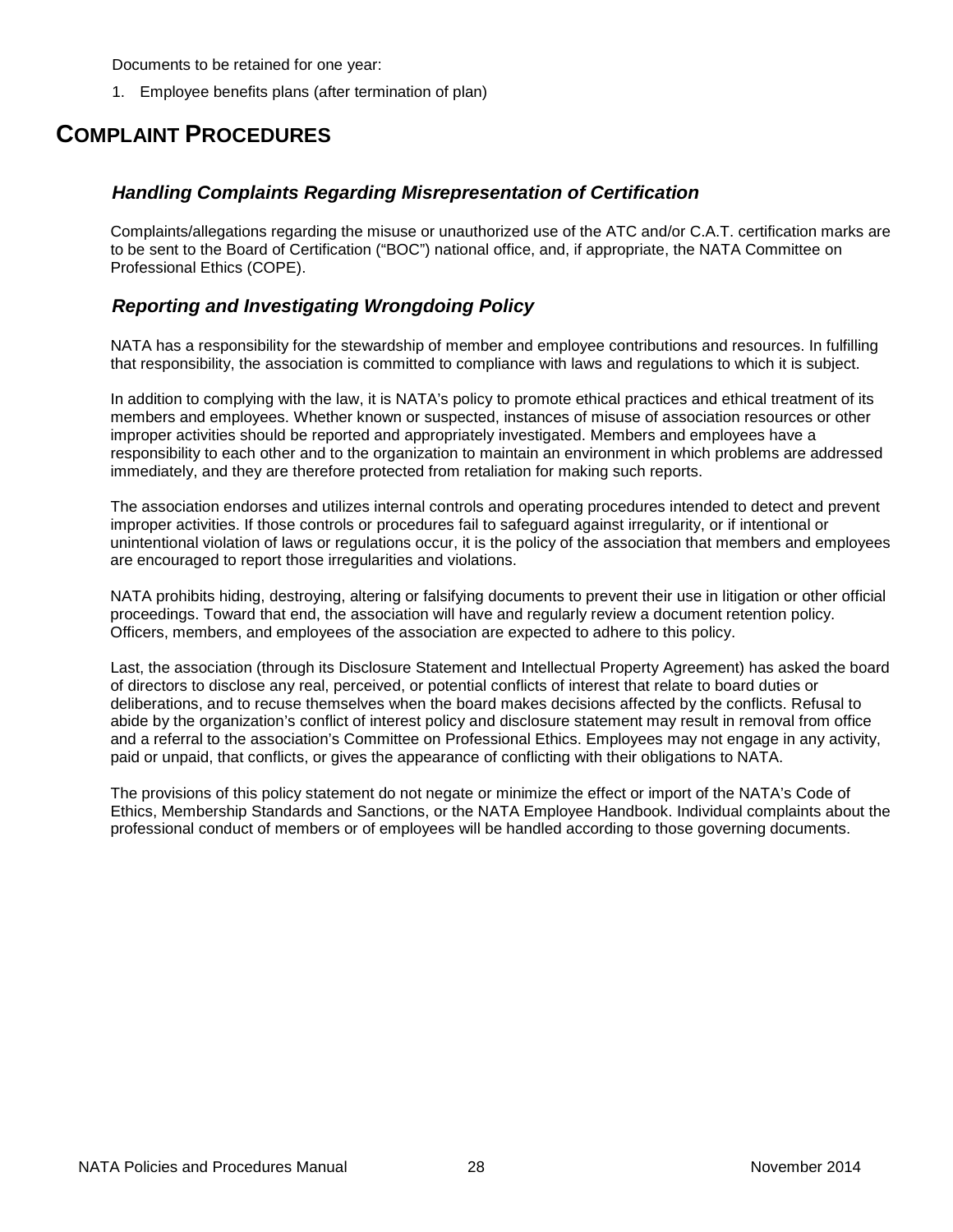# <span id="page-28-0"></span>**APPENDIX A: BOARD OF DIRECTORS DISCLOSURE STATEMENT AND INTELLECTUAL PROPERTY AGREEMENT**

## **Disclosure Statement**

Each NATA director will disclose every issue, subject, person or entity in which s/he has a financial or other interest where there is the potential that the NATA board of directors or committee may make decisions affecting the issue, subject, person or entity. To ensure accurate, up-to-date information, NATA directors will update this disclosure statement at inperson meetings of the board.

Each director will describe clearly his or her interest in each such issue, subject, person or entity on this form supplied by, and returned to, NATA's executive director. The information on this form will be reviewed by NATA's president and executive director, and shared with NATA's board of directors if relevant to the discussion at hand.

### **Confidential Information**

Confidential information disclosed to members of the NATA board or executive staff will be treated as confidential. They may not use or disclose confidential information except as authorized by NATA, and they should make their best efforts to prevent unauthorized disclosure.

"Confidential information" includes that which is marked "Confidential" or which reasonably should be understood as expected to be kept in confidence, as well as deliberations, discussions and debates on those matters, unless the information is available through public sources.

Unauthorized disclosure of confidential information could cause irreparable harm and significant injury to NATA and its members. Upon request, any confidential information will be returned to NATA.

#### **Intellectual Property**

Work and materials developed, created or written – as a committee, workgroup, or board member, or in any other volunteer capacity for NATA – shall be deemed work-for-hire under copyright, intellectual property and other laws. NATA is granted sole and exclusive ownership of all such work. Signee waives all claims and/or so-called "moral rights" to the work, and assigns these rights to NATA.

#### **Financial Disclosure(s)**

Please indicate any relevant financial interests below, including source of income, amount and impact.

### **Non-financial Disclosure(s)**

Specify any relevant interests of a non-financial nature here.

\_\_\_\_\_\_\_\_\_\_\_\_\_\_\_\_\_\_\_\_\_\_\_\_\_\_\_\_\_\_\_\_\_\_\_\_\_\_\_\_\_\_\_\_\_\_\_\_\_\_\_\_\_\_\_\_\_\_\_\_\_\_\_\_\_\_\_\_\_\_\_\_\_\_\_\_\_\_\_\_\_\_\_\_\_\_\_\_ I have read NATA's Disclosure Statement and Intellectual Property Agreement and agree to abide by its terms.

\_\_\_\_\_\_\_\_\_\_\_\_\_\_\_\_\_\_\_\_\_\_\_\_\_\_\_\_\_\_\_\_\_\_\_\_\_\_\_\_\_\_\_\_\_\_\_\_\_\_\_\_\_\_\_\_\_\_\_\_\_\_\_\_\_\_\_\_\_\_\_\_\_\_\_\_\_\_\_\_\_\_\_\_\_\_\_\_ \_\_\_\_\_\_\_\_\_\_\_\_\_\_\_\_\_\_\_\_\_\_\_\_\_\_\_\_\_\_\_\_\_\_\_\_\_\_\_\_\_\_\_\_\_\_\_\_\_\_\_\_\_\_\_\_\_\_\_\_\_\_\_\_\_\_\_\_\_\_\_\_\_\_\_\_\_\_\_\_\_\_\_\_\_\_\_\_

\_\_\_\_\_\_\_\_\_\_\_\_\_\_\_\_\_\_\_\_\_\_\_\_\_\_\_\_\_\_\_\_\_\_\_\_\_\_\_\_\_\_\_\_\_\_\_\_\_\_\_\_\_\_\_\_\_\_\_\_\_\_\_\_\_\_\_\_\_\_\_\_\_\_\_\_\_\_\_\_\_\_\_\_\_\_\_\_ \_\_\_\_\_\_\_\_\_\_\_\_\_\_\_\_\_\_\_\_\_\_\_\_\_\_\_\_\_\_\_\_\_\_\_\_\_\_\_\_\_\_\_\_\_\_\_\_\_\_\_\_\_\_\_\_\_\_\_\_\_\_\_\_\_\_\_\_\_\_\_\_\_\_\_\_\_\_\_\_\_\_\_\_\_\_\_\_ \_\_\_\_\_\_\_\_\_\_\_\_\_\_\_\_\_\_\_\_\_\_\_\_\_\_\_\_\_\_\_\_\_\_\_\_\_\_\_\_\_\_\_\_\_\_\_\_\_\_\_\_\_\_\_\_\_\_\_\_\_\_\_\_\_\_\_\_\_\_\_\_\_\_\_\_\_\_\_\_\_\_\_\_\_\_\_\_

| Signature                                                                            | <b>Print Name</b>                  |  |  |
|--------------------------------------------------------------------------------------|------------------------------------|--|--|
| (June board meeting)<br>Date                                                         | <b>District</b>                    |  |  |
| <b>Policy Review and Update</b>                                                      |                                    |  |  |
| I have reviewed the policy and updated my disclosures. (Please initial any changes.) |                                    |  |  |
| January board meeting (initial & date)                                               | May board meeting (initial & date) |  |  |
|                                                                                      |                                    |  |  |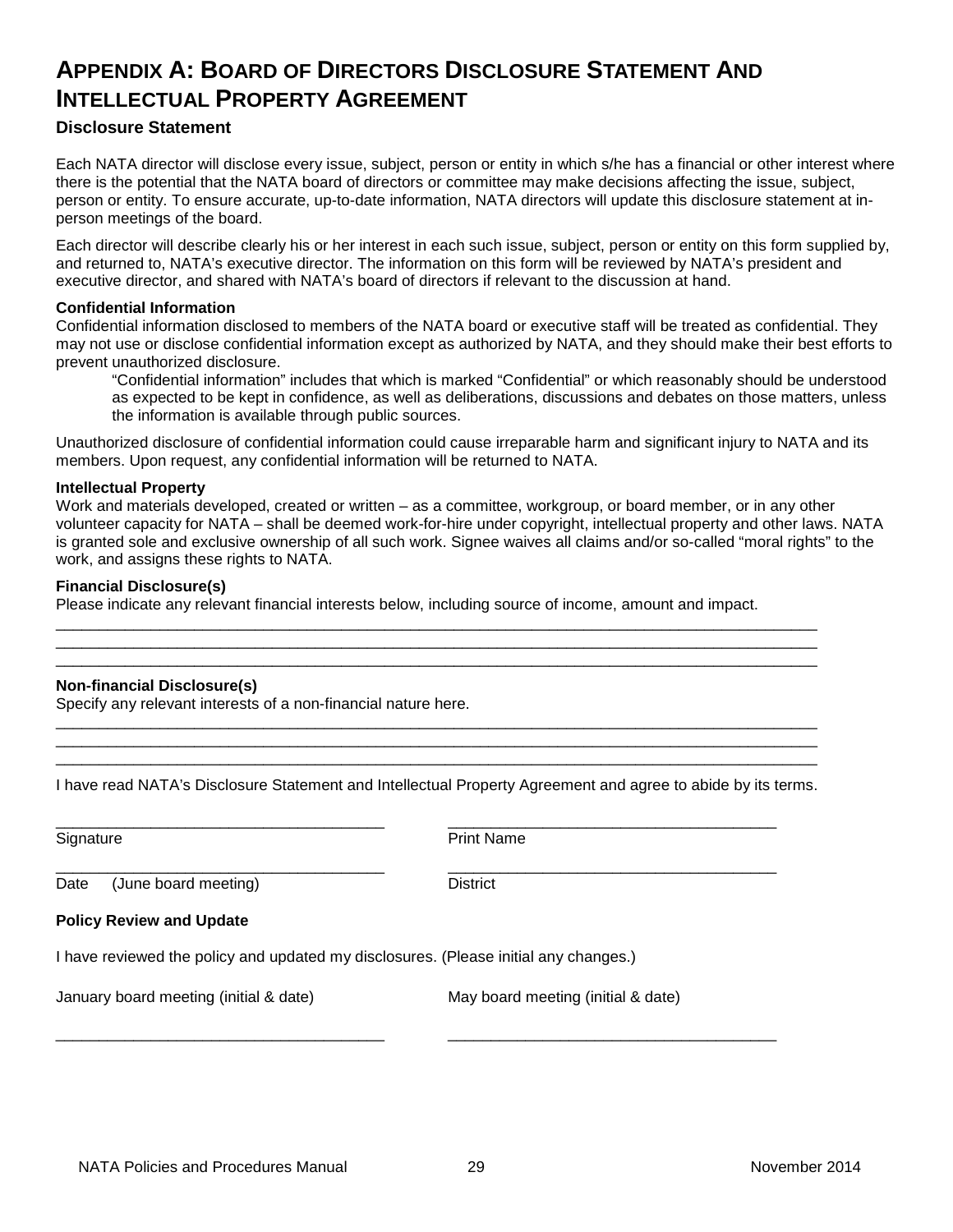# <span id="page-29-1"></span><span id="page-29-0"></span>**APPENDIX B: FINANCIAL AND INVESTMENT POLICIES**

# *Financial Policies*

1. Sponsorship

In order to run an efficient sponsorship program, the board has empowered NATA staff to negotiate sponsorship agreements. This enables staff to meet with sponsors as needed to conduct this business and to otherwise service the relationship.

It is important that our Founding Strategic Partners have the opportunity for face time with the NATA president and board of directors.

2. Executive Sessions

The board must be able to have open and candid dialog in order to conduct its business effectively. At times, board meetings shall include sessions without the executive director, staff, contractors or others whose presence may inhibit discussion. There may be occasions when the board requires a separate session with only the auditor, legal counsel or anyone else the board believes would be helpful to its deliberations.

- 3. Board Selects Key Consultants The board shall select the NATA auditor, legal counsel and investment counselor. To ensure loyalty to the board, the process should be without undue influence by the executive director.
- 4. Preapproval of Legal Expenses

Use of legal counsel by board members or staff must be pre-approved by the executive director, or if that is not possible, by the president. NATA will not pay for unauthorized legal expense.

- 5. Budget Complies with GAAP The budget shall comply with generally accepted accounting principles. A copy will be sent to the auditor at the same time the final draft is sent to the Finance Committee before the Finance Committee meeting.
- 6. Distribution of Financials The board of directors and Finance Committee shall receive monthly financial reports.
- 7. Executive Director Travel Expense

The executive director's reimbursable travel-related expenses should be approved by the president and the Finance Committee chair and should fall within the budget approved for that purpose. Travel that requires expenditures over and above the approved budget should be pre-approved by the president and chair of the Finance Committee.

8. Travel Expense Scrutiny

Periodically the auditor shall review travel-related expense during the audit. This is to avoid any abuse of these expenditures and because our financial reporting format is organized by program rather than by line item.

9. Regular Program Review

Programs will be reviewed every third year for continued relevance and effectiveness.

10. Three Bids

The National Athletic Trainers' Association supports fiscally prudent management of its resources. When appropriate, three bids should be sought on projects, services and products. On some occasions — such as when the current provider is unlikely to be replaced — it may be permissible to obtain two price comparisons without going through the full request for proposal (RFP) process. Foregoing the RFP requires the executive director's approval, except in the case of the auditor, legal counsel and the investment counselor, which requires the president's approval.

11. Policy Compliance

As part of the annual financial audit, the auditors shall perform a limited compliance review to insure that the financial and investment policies are adhered to on a consistent basis. If any inconsistencies in the audit or violations of these policies are detected, the auditor shall discuss these items with the head of the finance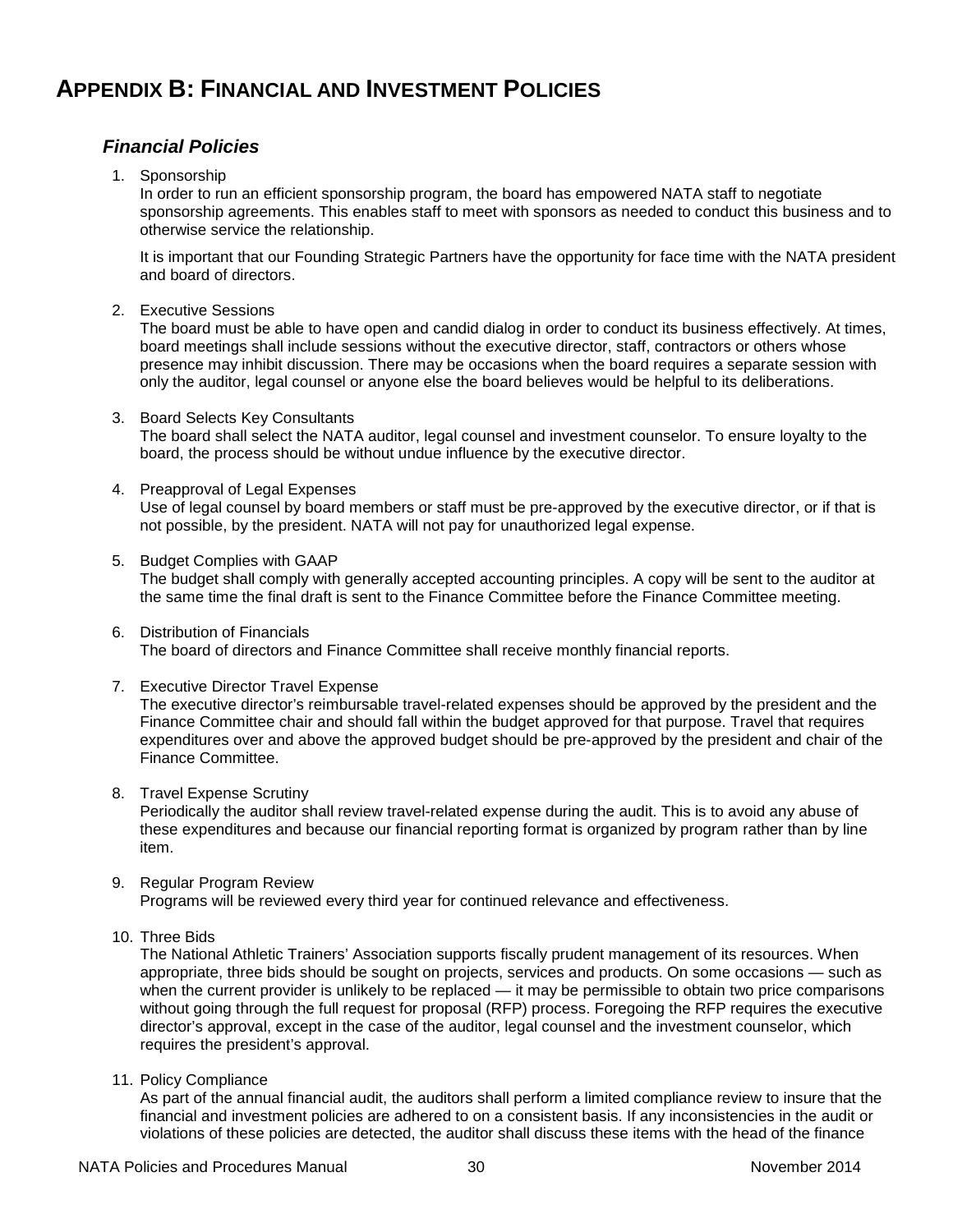department and the executive director. If agreement cannot be reached, the auditor will issue with the audit report a management letter detailing the concerns. At any time it is determined these policies have been violated, the Finance Committee chair and president shall be notified.

12. Annual Policy Review

The financial and investment policies are kept up-to-date through annual review and discussion at the inperson Finance Committee meeting.

## <span id="page-30-0"></span>*Investment Policy*

### **Finance Committee Oversight**

The NATA board of directors has charged the Finance Committee with overseeing association finances and investment of association funds.

### **Purpose of the Investment Policy**

The investment policy outlines the investment objectives of the NATA fund and is intended to provide guidelines for managing the portfolio. The policy sets forth the:

- 1. Overall investment objectives and approach for managing fund assets.
- 2. Responsibilities of the investment manager.
- 3. Parameters for the operating and investment accounts.
- 4. Asset allocation mix designed to achieve the stated investment objectives.
- 5. Requirements for permissible securities and diversification of assets.

#### **Investment Objectives**

NATA's investment objective is to:

- 1. Produce attractive investment returns from income and capital appreciation consistent with a moderate level of risk.
- 2. Obtain the highest net rate of return given the moderate risk provision.

### **Responsibilities of the Investment Manager**

The investment manager shall:

- 1. Adhere to the investment policy guidelines and rebalance the account as specified.
- 2. Seek to obtain the best net price and execution for the fund.
- 3. Provide a monthly report detailing investment actions and results, comparison to designated market indices, and report asset allocation by dollar values and percent of total portfolio to enable the committee to ascertain compliance with the asset allocation guidelines.
- 4. Be available to discuss these reports or other investments as needed, and to attend one Finance Committee meeting once a year if requested.
- 5. Assist the committee in its investment policy review by offering appropriate amendments related to changes in the market, NATA's portfolio or other pertinent conditions.
- 6. Monitor performance of individual equities, buying and selling as appropriate.

### **Operating Account**

NATA shall maintain an interest-bearing operating account containing sufficient funds to cover expenses without having to access long term investments.

#### **Investment Account**

The investment account consists of long term investments.

### **Asset Allocation Guidelines**

The asset allocation mix is the most important factor in achieving the committee's long-term investment objectives. In keeping with the stated level of moderate risk, the asset allocation mix shall be maintained as follows.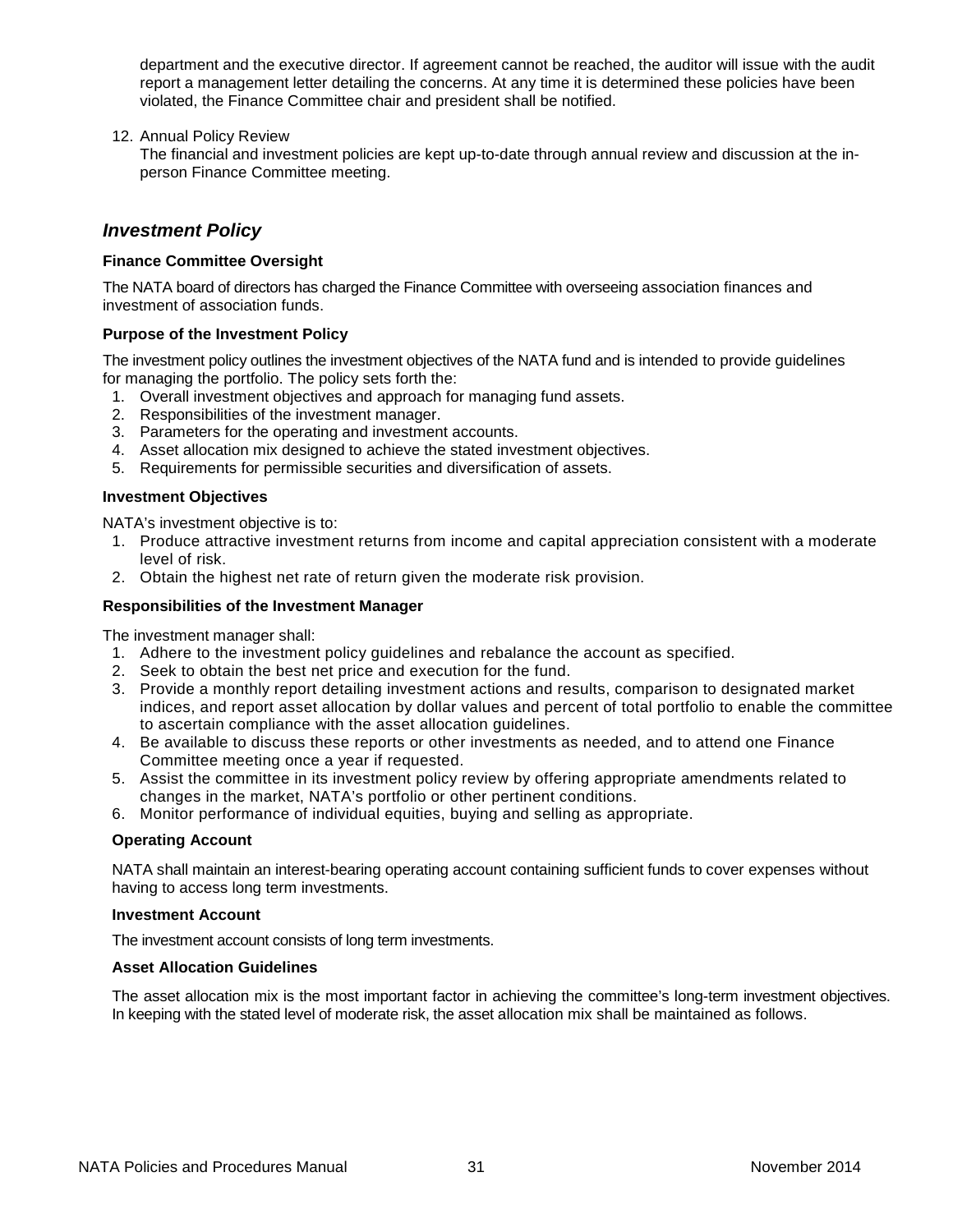## **Percentage of Total Portfolio**

| Equities                       | $50 - 75%$ |
|--------------------------------|------------|
| International                  | 15% max    |
| Convertible                    | 10% max    |
| <b>Fixed Income Securities</b> | $25 - 50%$ |
| Cash                           | 0% to 20%  |

## **Portfolio Requirements**

- 1. Assets must be of investment grade.
- 2. No single equity issue shall exceed 5% of the cost value of the total equity portfolio. This does not apply to investments in equity indexed exchange traded funds (ETFs) consisting of a diversified set of securities.
- 3. Individual equity securities should be listed on the NYSE or NASDAQ exchanges or Over-the-Counter Bulletin Committee markets, and may consist of both U.S. and international companies.
- 4. Short selling, options trading, commodity futures trading or investments in derivative or other highly speculative securities are prohibited, as are restricted stock and private placements.
- 5. No funds will be invested in real estate, junk bonds, derivatives of non-liquid stocks or bonds that are not highly rated or do not meet association standards.
- 6. An individual issuer of fixed income securities, with the exception of the U.S. Government and its agencies, shall not exceed 10% of total portfolio assets.
- 7. Acceptable investment sectors include government and agency issues, mortgage- backed securities, assetbacked securities, corporate bonds and money market instruments.
- 8. Maturity of fixed income securities on average shall not exceed seven years.

### **Rebalancing**

The portfolio should be rebalanced if necessary to meet the specified asset allocation mix. Asset allocation should be reviewed at least quarterly with the expectation that asset classes will rebalance to their guideline if the difference in actual and target range exceeds 5% and if it is prudent to do so. Other rebalancing of the account or variation from these guidelines is permissible if recommended by the investment manager and approved by the Finance Committee chair and executive director.

### **Investment Benchmark Indices**

The policy's benchmark indices measure changes in financial markets often expressed in percentage changes from a base year, previous quarter or other comparable period. Total return on fund assets shall be compared using the following indices:

- 1. S&P 500
- 2. Russell 1000 Value & Russell 1000 Growth
- 3. MSCI EAFE
- 4. 91-Day Treasury Bills
- 5. Merrill Lynch 1 5 Year Corp/Gov't
- 6. Merrill Lynch US Corp/Govt 1 -10 yr.

### **Annual Review**

The committee shall review the policy and any recommendations for amendment from the investment manager once a year to ensure the policy remains current.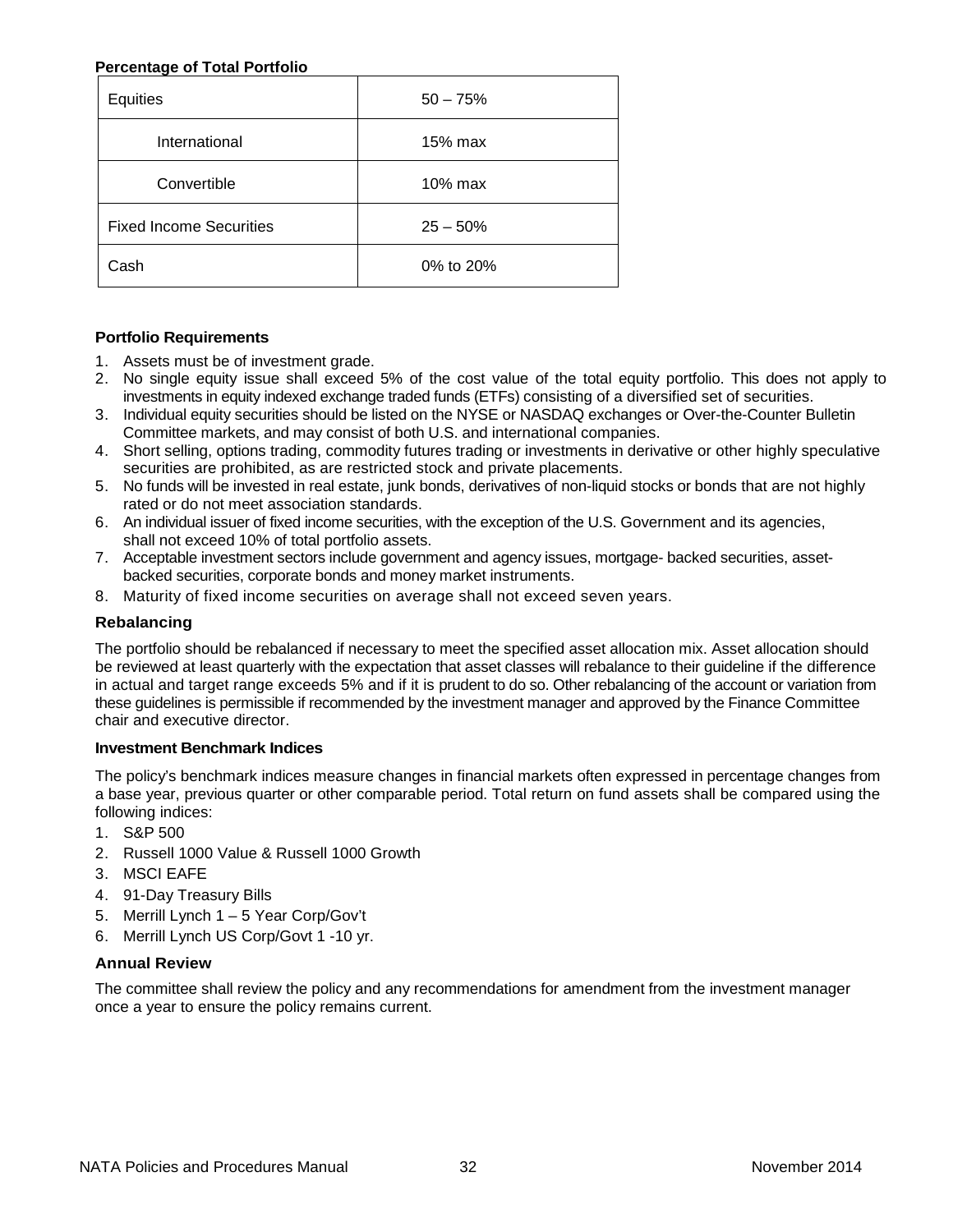# <span id="page-32-0"></span>**APPENDIX C: GIFT ACCEPTANCE POLICY**

The National Athletic Trainers' Association (NATA) solicits and accepts gifts for purposes that will help the organization further and fulfill its mission. NATA urges all prospective donors to seek the assistance of personal legal and financial advisors in matters relating to their gifts, including the resulting tax and estate planning consequences. The following policies and guidelines govern acceptance of gifts made to NATA for the benefit of any of its operations, programs or services.

# <span id="page-32-1"></span>*Use of legal counsel*

NATA will seek the advice of legal counsel in matters relating to acceptance of gifts when appropriate. Review by counsel is recommended for:

- 1. Gifts of securities that are subject to restrictions or buy-sell agreements.
- 2. Documents naming NATA as a trustee or requiring NATA to act in any fiduciary capacity.
- 3. Gifts requiring NATA to assume financial or other obligations.
- 4. Transactions with potential conflicts of interest.
- 5. Gifts of property which may be subject to environmental or other regulatory restrictions.

# <span id="page-32-2"></span>*Restrictions on Gifts*

NATA will not accept gifts that (a) would result in NATA violating its corporate charter, (b) would result in NATA losing its status as an IRC 501(c)(6) not-for-profit organization, (c) are too difficult or too expensive to administer in relation to their value, (d) would result in any unacceptable consequences for NATA, or (e) are for purposes outside NATA's mission. Decisions on the restrictive nature of a gift, and its acceptance or refusal, shall be made by the Finance Committee, in consultation with the Executive Director.

Gifts Generally Accepted Without Review

- 1. Cash. Cash gifts are acceptable in any form, including by check, money order, credit card, or on-line. Donors wishing to make a gift by credit card must provide the card type (e.g., Visa, MasterCard, American Express), card number, expiration date, and name of the card holder as it appears on the credit card.
- 2. Marketable Securities. Marketable securities may be transferred electronically to an account maintained at one or more brokerage firms or delivered physically with the transferor's endorsement or signed stock power (with appropriate signature guarantees) attached. All marketable securities will be sold promptly upon receipt unless otherwise directed by NATA's Finance Committee. In some cases marketable securities may be restricted, for example, by applicable securities laws or the terms of the proposed gift; in such instances the decision whether to accept the restricted securities shall be made by the Finance Committee.
- 3. Bequests and Beneficiary Designations under Revocable Trusts, Life Insurance Policies, Commercial Annuities and Retirement Plans. Donors are encouraged to make bequests to NATA under their wills, and to name NATA as the beneficiary under trusts, life insurance policies, commercial annuities and retirement plans.
- 4. Charitable Remainder Trusts. NATA will accept designation as a remainder beneficiary of charitable remainder trusts.
- 5. Charitable Lead Trusts. NATA will accept designation as an income beneficiary of charitable lead trusts.

## Gifts Accepted Subject to Prior Review

Certain forms of gifts or donated properties may be subject to review prior to acceptance. Examples of gifts subject to prior review include, but are not limited to:

- 1. Tangible Personal Property. The Finance Committee shall review and determine whether to accept any gifts of tangible personal property in light of the following considerations: does the property further the organization's mission? Is the property marketable? Are there any unacceptable restrictions imposed on the property? Are there any carrying costs for the property for which the organization may be responsible? Is the title/provenance of the property clear?
- 2. Life Insurance. NATA will accept gifts of life insurance where NATA is named as both beneficiary and irrevocable owner of the insurance policy. The donor must agree to pay, before due, any future premium payments owing on the policy.
- 3. Real Estate. All gifts of real estate are subject to review by the Finance Committee. Prior to acceptance of any gift of real estate other than a personal residence, NATA shall require an initial environmental review by a qualified environmental firm. In the event that the initial review reveals a potential problem, the organization may retain a qualified environmental firm to conduct an environmental audit. Criteria for acceptance of gifts of real estate include: Is the property useful for the organization's purpose? Is the property readily marketable? Are